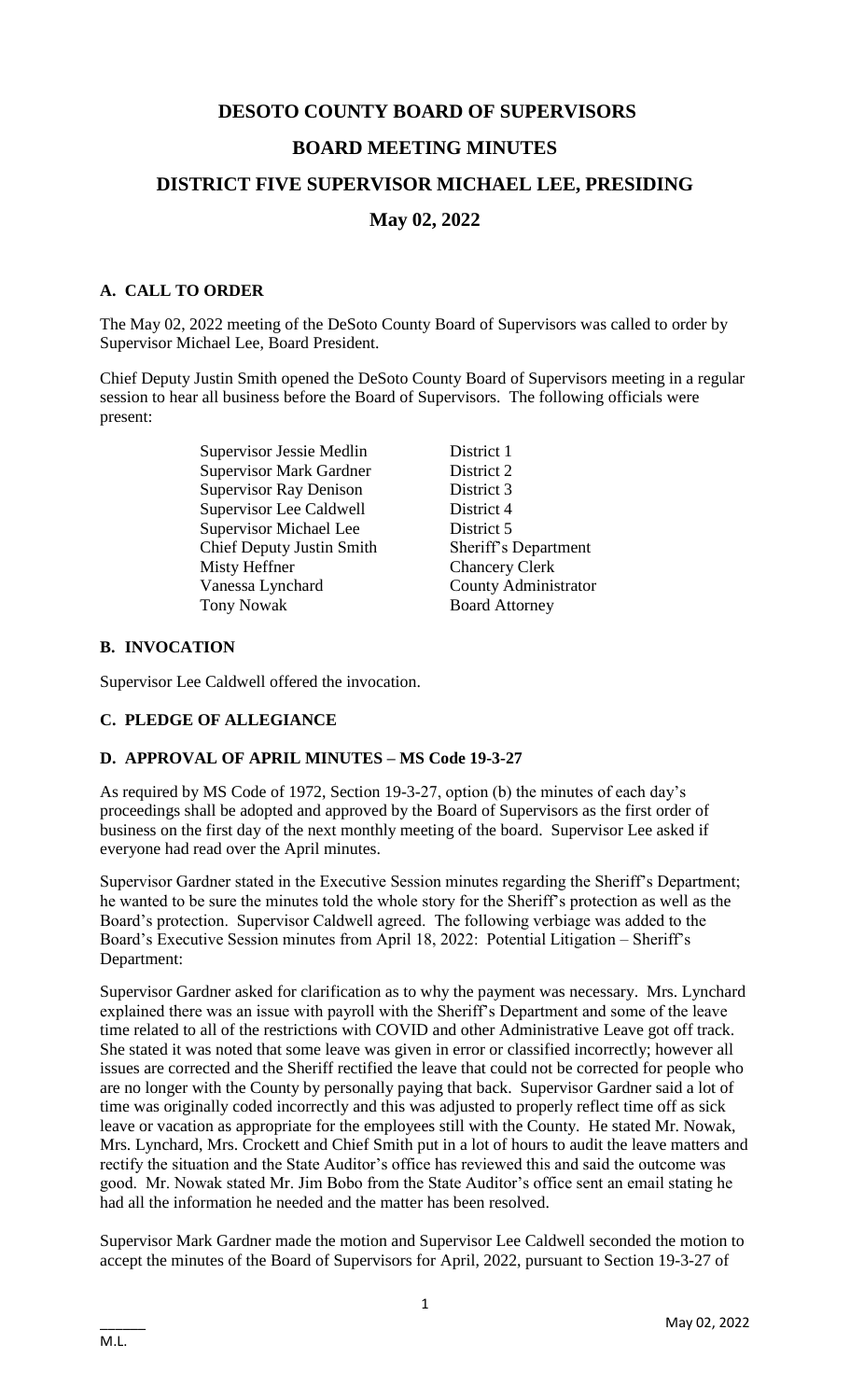the Mississippi Code of 1972, annotated with the addition to the April 18, 2022 Executive Minutes as noted above.

The motion passed by a vote as follows:

| Supervisor Jessie Medlin, First District | YES.       |
|------------------------------------------|------------|
| Supervisor Mark Gardner, Second District | YES        |
| Supervisor Ray Denison, Third District   | <b>YES</b> |
| Supervisor Lee Caldwell, Fourth District | YES        |
| Supervisor Michael Lee, Fifth District   | YES        |

# **E. APPROVAL OF AGENDA: ADDITIONS & DELETIONS**

Supervisor Lee asked if there was anyone who wished to add or delete items to the Agenda.

#### **1. County Administrator Vanessa Lynchard requested to add the following:**

- a. Continuing Disclosure Report (New, I.16.)
- b. River Grove Subdivision Sidewalks (New I.17.)

#### **2. Supervisor Lee Caldwell requested to add the following:**

- a. Update on RFQ for Broadband (New, I.18.)
- b. Update on Agri Ed Center (New, I.19.)

# **3. Supervisor Mark Gardner requested to add the following:**

a. Tracking of Gas Prices (New, I.20.)

Supervisor Mark Gardner made the motion and Supervisor Jessie Medlin seconded the motion to approve the Agenda with the additions, deletions and corrections as set forth above.

The motion passed by a vote as follows:

| Supervisor Jessie Medlin, First District | <b>YES</b> |
|------------------------------------------|------------|
| Supervisor Mark Gardner, Second District | <b>YES</b> |
| Supervisor Ray Denison, Third District   | <b>YES</b> |
| Supervisor Lee Caldwell, Fourth District | <b>YES</b> |
| Supervisor Michael Lee, Fifth District   | <b>YES</b> |

# **F. CITIZEN REMARKS & PRESENTATIONS**

Supervisor Lee asked if there was anyone present to speak to the Board on an item not listed on the agenda.

# **1. Carla Crockett**

Human Resources Director Carla Crockett stated her family looks for ways to honor their son, Cody, who passed away a few years ago. She stated last year they adopted a road and collected over 180 pounds of garbage and recycling in his honor. Mrs. Crockett implored other citizens to work to keep DeSoto County beautiful. She stated her family will continue this tradition; but they will move their area to the fourth district where they have moved.

Supervisor Denison told Mrs. Crockett she was his hero for her efforts. Supervisor Gardner thanked Mrs. Crockett for doing that in honor of Cody and expressed appreciation from the Board. Supervisor Medlin said Mrs. Crockett has brought the HR Department a long way in her time here and expressed his appreciation for her dedication.

# **2. Madeline Smith**

Ms. Madeline Smith of 7510 Dunn Lane in Olive Branch stated she had a couple of questions regarding the Medical Cannabis bill. She asked if a dispensary had to be a stand-alone building or if it could be in a shopping center. Mr. Nowak stated it is his understanding that the dispensary can be in a shopping center; but the Department of Revenue will have licensing restrictions and will be the entity setting the guidelines. He stated the bill cites certain spacing to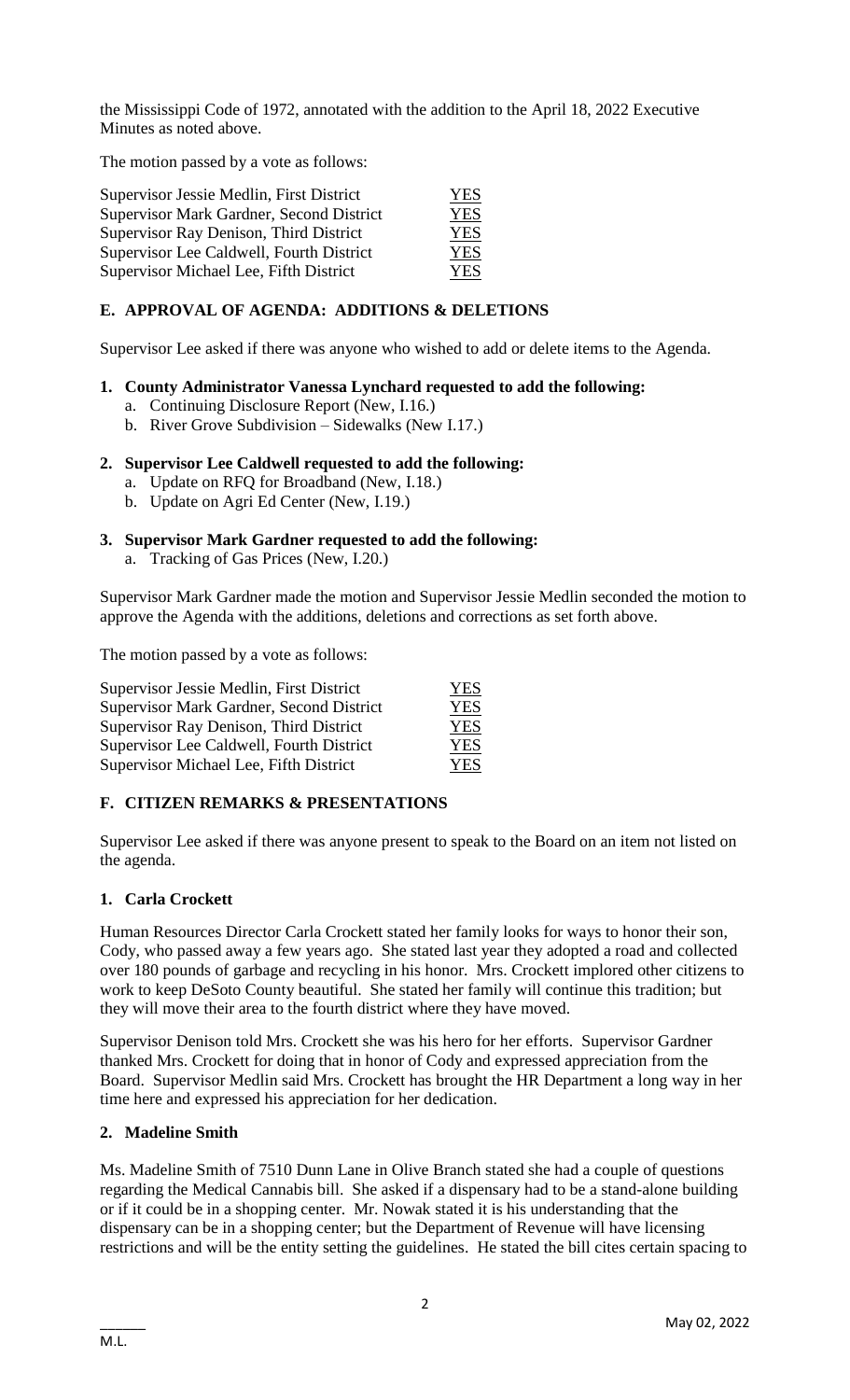schools, churches, day cares and between dispensaries. He also noted that each city will have their own zoning restrictions.

Supervisor Gardner thanked Ms. Smith for coming. He stated when the Board had the special meeting on the  $25<sup>th</sup>$  they talked about fine tuning the County's zoning regulations before the time the bill is executed. He recommended forming a committee to include Mr. Nowak, Mr. Hopkins, Mrs. Lynchard and two supervisors. He stated the Board will have to work out where the cultivation, labs, processing and dispensaries will all go around the county. Mr. Nowak stated a committee is a great idea as there are a lot of issues and the County will have to move quickly. He stated they are learning a lot of things that will need to be looked at, more so on the cultivation side.

Supervisor Denison stated as the third district is mainly agricultural he would like the committee to get some input from farmers in that district.

Supervisor Gardner stated the committee would certainly come back to the full board with any suggestions or recommendations. He thanked Mr. Nowak, Mrs. Lynchard and Mrs. Barclay for gathering a lot of good information.

Supervisor Medlin asked if the dispensary had to be a stand-alone building. Mr. Nowak stated his understanding is that is does not. Ms. Smith stated there are two clauses in the bill and one says it has to be 1000 feet from a church, school or day care and the next part says 500 feet. Mr. Nowak stated the local board of jurisdiction can have a waiver process to allow 500 feet if the impacted institution within the 1000 foot area agrees. He further noted that a local board can specify any distance more than 1000 feet or agree to the shorter distance through the waiver process, and may set other qualifying conditions.

# **G. CONSENT AGENDA**

# **1. Board Proceedings – March – MS Code 19-3-67 & 19-3-35 – Signature Required**

|                                                          |           | and Humana during April: |                                                           |                                                                  |
|----------------------------------------------------------|-----------|--------------------------|-----------------------------------------------------------|------------------------------------------------------------------|
| Funding<br>Request                                       | Date Paid | Amount                   | Claim Type                                                |                                                                  |
| 4/1/2022                                                 | 4/1/2022  | \$91,596.24              | Meritain Admin and Stop Loss Fees                         |                                                                  |
| 4/1/2022                                                 | 4/1/2022  | \$2,991.67               | <b>RxNGo Clsims</b>                                       |                                                                  |
| 4/1/2022                                                 | 4/1/2022  | \$8,278.94               | Aetna Dental Admin and Vision Premiums                    |                                                                  |
| 4/1/2022                                                 | 4/1/2022  | \$5,335.40               | Aetna Dental Claims                                       |                                                                  |
| 4/4/2022                                                 |           | (141, 376, 26)           | Humana Run-Out Medical Claims                             | Balance Forward, Nothing Billed                                  |
| 4/4/2022                                                 | 4/5/2022  | \$54,907.05              | Meritain Medical Claims                                   |                                                                  |
| 4/4/2022                                                 |           | (541, 376, 26)           | Humana Run-Out Medical Claims                             | Balance Forward, Nothing Billed                                  |
| 4/12/2022                                                | 4/13/2022 | \$40,277.64              | Meritain Medical Claims                                   |                                                                  |
| 4/12/2022                                                | 4/13/2022 | \$37,351.69              | Meritain Pharmacy Claims                                  |                                                                  |
| 4/13/2022                                                | 4/13/2022 | \$154,729.34             | Humana (Oct. 2021-March 2022) / Adott<br>Meritain Charges | Overstated Humana Balance Credits.<br><b>True Meritain Costs</b> |
| 4/18/2022                                                |           | (\$45,964.58)            | Humana Run-Out Medical Claims                             | Balance Forward, Financial Recovery<br>Credit of \$4,586.32      |
| 4/19/2022                                                | 4/19/2022 | \$56,298.77              | Meritain Medical Claims                                   | No Pharmacy Claims Posted This<br>Week                           |
| 4/25/2022                                                | 4/25/2022 | \$20,325.39              | Aetna Dental Claims                                       |                                                                  |
| 4/25/2022                                                |           | (\$45,964,58)            | Humana Run-Out Medical Claims                             | Balance Forward, Nothing Billed                                  |
| 4/26/2022                                                | 04/26/22  | \$51,808.35              | Meritain Medical Claims                                   |                                                                  |
| 4/26/2022                                                | 04/26/22  | \$167,109.38             | Meritain Pharmacy Claims                                  |                                                                  |
| <b>Total Admin Fees, Vision</b><br>Premium and Stop Loss |           | \$99,875.18              |                                                           |                                                                  |
| <b>Total for RXnGo</b>                                   |           | \$2,991.67               |                                                           |                                                                  |
| <b>Balance Forward for Humana</b>                        |           | ( \$45.964.58]           |                                                           |                                                                  |
| <b>Total Meritain/Aetna Claims</b>                       |           | \$588,143.01             |                                                           |                                                                  |
| <b>Total Cost</b>                                        |           | \$691,009.86             |                                                           |                                                                  |

#### **2. Monthly Health Claims Report**

#### **3. Office of Finance & Accounting**

**a. Budget Amendments – MS Code 19-11-19 – Animal Services, Board Attorney, Sheriff Canteen Fund, Road Maintenance, DORM**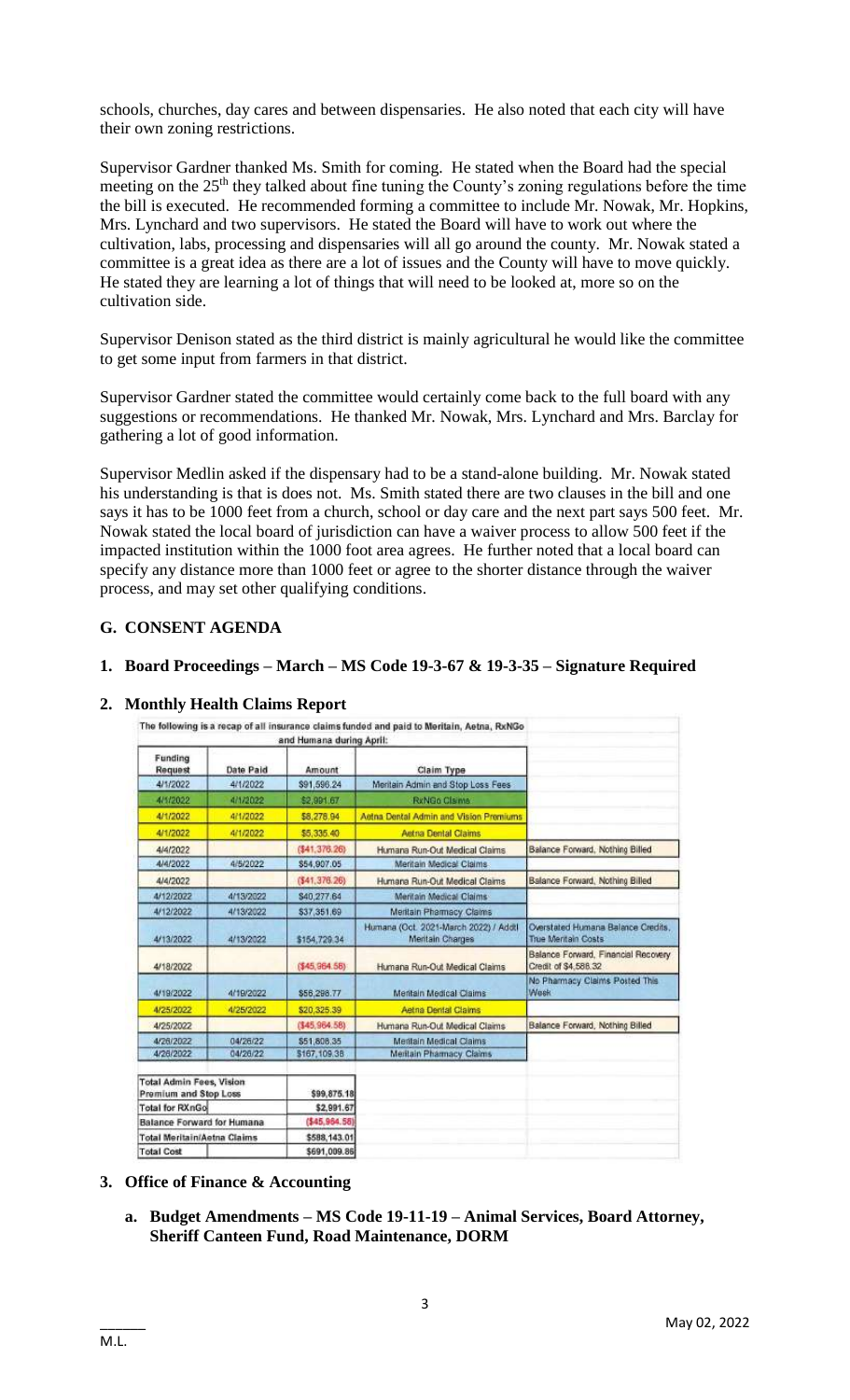| (1)                     | <b>Animal Services</b>                                                                      |                                |                         |              |                 |                          |              |                |
|-------------------------|---------------------------------------------------------------------------------------------|--------------------------------|-------------------------|--------------|-----------------|--------------------------|--------------|----------------|
|                         |                                                                                             |                                |                         |              |                 |                          |              |                |
|                         |                                                                                             | YEAR TO DATE                   | <b>ADOPTED</b>          |              |                 |                          |              | <b>REVISED</b> |
| ACCT#                   | <b>LINE ITEM</b>                                                                            |                                | <b>BUDGET</b>           |              | <b>INCREASE</b> | <b>DECREASE</b>          |              | <b>BUDGET</b>  |
|                         | <b>REVENUE</b>                                                                              |                                |                         |              |                 |                          |              |                |
|                         | 001-000-370 Animal Shelter Donations                                                        | \$<br>4,470.00                 | \$<br>3,695             | \$           | 570             |                          | \$           | 4,265          |
|                         |                                                                                             |                                |                         |              |                 |                          |              |                |
|                         | <b>EXPENSE</b>                                                                              |                                |                         |              |                 |                          |              |                |
|                         | 001-445-588 Veterinarian Fees - Spay/Neuter                                                 | \$<br>6,842.95                 | \$<br>16,734            | \$           | 100             |                          | \$           | 16,834         |
|                         | 001-445-697 Animal Testing & Vaccinations                                                   | \$<br>1,895.25                 | \$<br>16,019            | \$           | 125             |                          | \$           | 16,144         |
|                         | 001-445-698 Canine Supplies - Food                                                          | \$<br>7,340.56                 | \$<br>20,787            | \$           | 345             |                          | \$           | 21,132         |
|                         |                                                                                             |                                |                         |              |                 |                          |              |                |
|                         | <b>TOTALS</b>                                                                               |                                | <b>OVERALL INCREASE</b> |              |                 | \$570                    |              |                |
|                         | Reason for Request:   Increase revenue and increase expenses to account for                 |                                |                         |              |                 |                          |              |                |
|                         | recent restricted donations given to the animal shelter.                                    |                                |                         |              |                 |                          |              |                |
|                         | Fund/Department#                                                                            | 001/130                        |                         |              |                 |                          |              |                |
| (2)                     | <b>Board Attorney</b>                                                                       |                                |                         |              |                 |                          |              |                |
|                         |                                                                                             |                                |                         |              |                 |                          |              |                |
|                         |                                                                                             | YEAR TO DATE                   | <b>ADOPTED</b>          |              |                 |                          |              | <b>REVISED</b> |
| ACCT#                   | <b>LINE ITEM</b>                                                                            | <b>EXPENSES</b>                | <b>BUDGET</b>           |              | <b>INCREASE</b> | <b>DECREASE</b>          |              | <b>BUDGET</b>  |
| 001-130-550 Legal Fees  |                                                                                             | \$<br>59,100.81                | \$<br>169,500           |              |                 | 270<br>\$                | \$           | 169,230        |
|                         | 001-130-587 Training & Registration                                                         | \$<br>900.00                   | \$<br>900               | \$           | 270             |                          | \$           | 1,170          |
|                         |                                                                                             |                                |                         |              |                 |                          |              |                |
|                         | <b>TOTALS</b>                                                                               |                                | \$<br>170,400           | \$           | 270             | 270<br>\$                | \$           | 170,400        |
|                         |                                                                                             |                                |                         |              |                 |                          |              |                |
|                         | Reason for Request: To account for MAS conference for both Sam and Tony.                    |                                |                         |              |                 |                          |              |                |
|                         | Fund/Department#                                                                            | 033/221                        |                         |              |                 |                          |              |                |
| (3)                     | <b>Sheriff Canteen Fund</b>                                                                 |                                |                         |              |                 |                          |              |                |
|                         |                                                                                             |                                |                         |              |                 |                          |              |                |
|                         |                                                                                             | YEAR TO DATE                   | <b>ADOPTED</b>          |              |                 |                          |              | <b>REVISED</b> |
| ACCT#                   | <b>LINE ITEM</b>                                                                            | <b>EXPENSES</b>                | <b>BUDGET</b>           |              | <b>INCREASE</b> | <b>DECREASE</b>          |              | <b>BUDGET</b>  |
|                         | 033-221-587 Training & Registration                                                         | \$                             | \$                      | \$           | 15,800          |                          | \$           | 15,800         |
| 033-999-999 Ending Cash |                                                                                             | \$<br>$\overline{\phantom{a}}$ | \$<br>412,322           |              |                 | \$<br>15,800             | \$           | 396,522        |
|                         |                                                                                             |                                |                         |              |                 |                          |              |                |
|                         | <b>TOTALS</b>                                                                               |                                | \$<br>412,322           | \$           | 15,800          | \$<br>15,800             | \$           | 412,322        |
|                         |                                                                                             |                                |                         |              |                 |                          |              |                |
|                         | Reason for Request: Educational curriculum for inmates.                                     |                                |                         |              |                 |                          |              |                |
|                         | Fund/Department#                                                                            | 156/300                        |                         |              |                 |                          |              |                |
| (4)                     | <b>Road Maintenance</b>                                                                     |                                |                         |              |                 |                          |              |                |
|                         |                                                                                             |                                |                         |              |                 |                          |              |                |
|                         |                                                                                             | YEAR TO DATE                   | <b>ADOPTED</b>          |              |                 |                          |              | <b>REVISED</b> |
| ACCT#                   | <b>LINE ITEM</b>                                                                            |                                | <b>BUDGET</b>           |              | <b>INCREASE</b> | <b>DECREASE</b>          |              | <b>BUDGET</b>  |
|                         | 156-300-475 Mileage & Other Travel                                                          | \$                             | \$<br>2,000             |              |                 | \$<br>500                | \$           | 1,500          |
|                         | 156-300-587 Training & Registration                                                         | \$<br>2,277.00                 | \$<br>2,000             | \$           | 500             |                          | \$           | 2,500          |
|                         |                                                                                             |                                |                         |              |                 |                          |              |                |
|                         | <b>TOTALS</b>                                                                               |                                | \$<br>4,000             | \$           | 500             | \$<br>500                | \$           | 4,000          |
|                         |                                                                                             |                                |                         |              |                 |                          |              |                |
|                         | Reason for Request: To account for increase in training and DeSoto Leadership for employee. |                                |                         |              |                 |                          |              |                |
|                         | Fund/Department#                                                                            | 156-300                        |                         |              |                 |                          |              |                |
| (1)                     | <b>DORM</b>                                                                                 |                                |                         |              |                 |                          |              |                |
|                         |                                                                                             |                                |                         |              |                 |                          |              |                |
|                         |                                                                                             | YEAR TO DATE                   | <b>ADOPTED</b>          |              |                 |                          |              | <b>REVISED</b> |
| ACCT#                   | <b>LINE ITEM</b>                                                                            | <b>EXPENSES</b>                | <b>BUDGET</b>           |              | <b>INCREASE</b> | <b>DECREASE</b>          |              | <b>BUDGET</b>  |
|                         |                                                                                             |                                |                         |              |                 |                          |              |                |
|                         | 156-300-659 Chemicals (Weed/Insect Killer)                                                  | \$<br>39,429.85                | \$<br>40,000            | \$           | 13,200          | \$<br>$\sim$             | \$           | 53,200         |
|                         | Ending Cash                                                                                 | \$                             | \$                      | \$           |                 | \$<br>13,200             | \$           |                |
|                         |                                                                                             |                                |                         |              |                 |                          |              |                |
|                         |                                                                                             |                                |                         |              |                 |                          |              |                |
|                         |                                                                                             |                                |                         |              |                 |                          |              |                |
|                         |                                                                                             |                                |                         |              |                 |                          |              |                |
|                         | TOTALS \$                                                                                   | 39.429.85                      | $\mathbb{S}$<br>40.000  | $\mathbb{S}$ | 13.200          | 13.200<br>$\mathfrak{S}$ | $\mathbb{S}$ | 53.200         |
|                         |                                                                                             |                                |                         |              |                 |                          |              |                |
|                         | Reason for Request: to cover increase for chemicals                                         |                                |                         |              |                 |                          |              |                |

#### **Reason for Request: to cover increase for chemicals**

# **b. Interfund Loan – Holly Springs Road to BUILD Grant**

# **c. Final Inventory Dispositions – Sheriff's Department**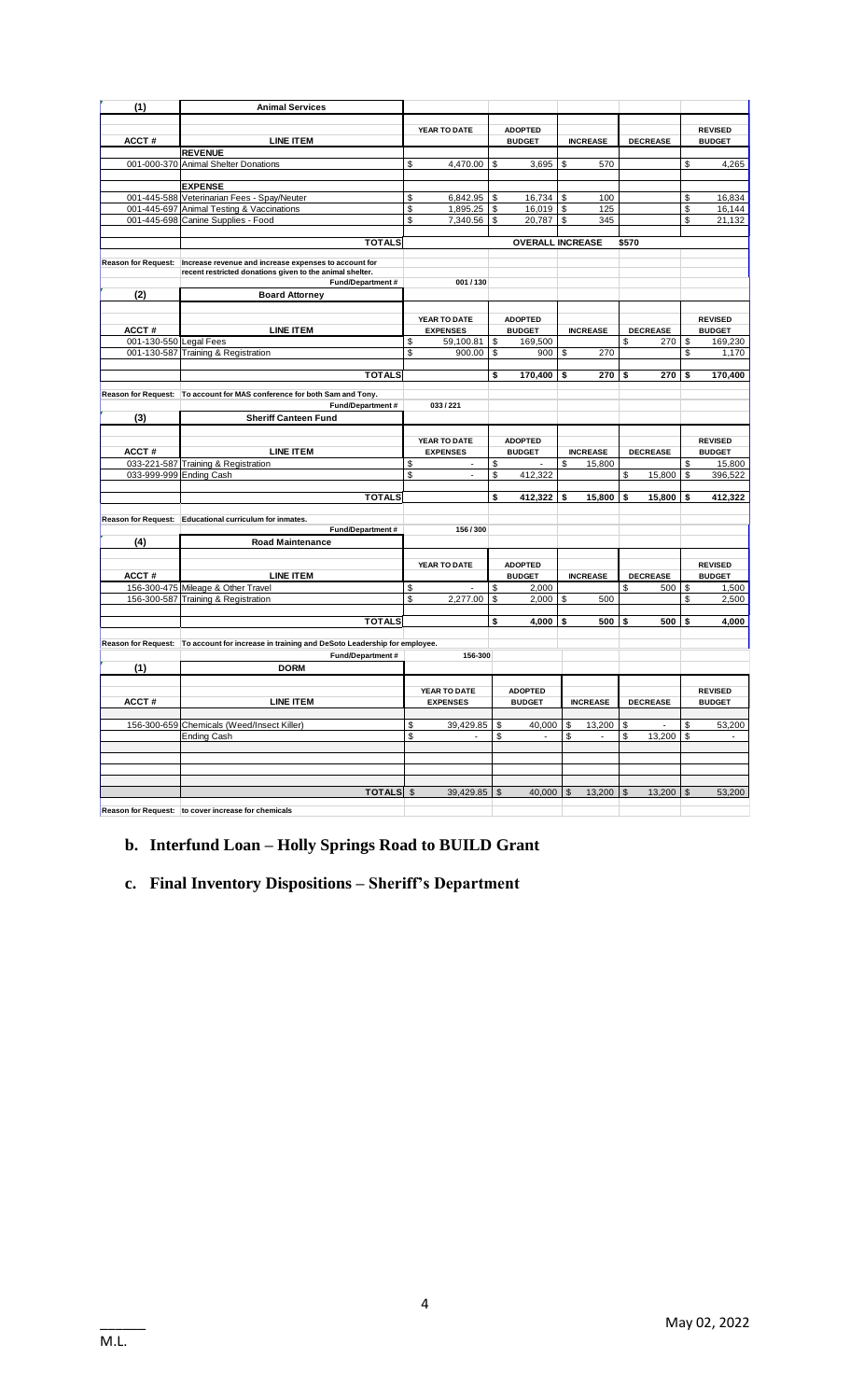| DEPT<br>SHERIFF'S DEPARTMENT |  | NRC = NON REPAIRABLE (COST)   | $K = THOUSANDS$                 |                                  |                |                | <b>DEPT</b>                              | 200                                    |                   |                                                    |                                            |
|------------------------------|--|-------------------------------|---------------------------------|----------------------------------|----------------|----------------|------------------------------------------|----------------------------------------|-------------------|----------------------------------------------------|--------------------------------------------|
| NAME:                        |  |                               |                                 | NR = NON REPAIRABLE              | $H = HUNDREDS$ |                |                                          |                                        | LOC               |                                                    |                                            |
|                              |  |                               |                                 | DAS = DECLARE AS SURPLUS         |                | $D = DOLLARS$  |                                          |                                        |                   |                                                    |                                            |
| ASSET#                       |  | <b>DESCRIPTION</b>            | SERIAL#                         | <b>ISSUE/REASON FOR DISPOSAL</b> | $\Omega$       |                | <b>LOCATION AT</b><br><b>PRELIMINARY</b> | PRELIMINARY<br><b>APPROVAL</b><br>DATE | DISPOSED OF<br>BY | <b>FINAL</b><br><b>DISPOSAL</b><br><b>LOCATION</b> | DATE OF<br><b>FINAL</b><br><b>APPROVAL</b> |
| 42465                        |  | MOTORBO H/H RADIO             | 037TNNR630                      | No longer compatiable            | 2012           | 9h             | S <sub>O</sub>                           | 03/21/22                               |                   |                                                    |                                            |
| 35388                        |  | Puma Air Compressor           | 1434                            | No longer compatiable            | Grant          | G              | <b>SID</b>                               | 03/21/22                               |                   |                                                    |                                            |
| 49973                        |  | Cummins Allison Jet Scan Mone | 14068263215188                  | No longer compatiable            | 2020           | 9k             | S <sub>O</sub>                           | 03/21/22                               |                   |                                                    |                                            |
| 38664                        |  | <b>TASER X26E GUN</b>         | X00409054                       | No longer compatiable            | 2008           | 8h             | S <sub>O</sub>                           | 03/21/22                               |                   |                                                    |                                            |
| 34871                        |  | KENWOOD H/H RADIO             | 80300794                        | No longer compatiable            | 2006           | 5H             | SAR                                      | 03/21/22                               |                   |                                                    |                                            |
| 38210                        |  | KENWOOD H/H RADIO             | 90300377                        | No longer compatiable            | 2007           | 5H             | SAR                                      | 03/21/22                               |                   |                                                    |                                            |
| 38211                        |  | KENWOOD H/H RADIO             | 90300379                        | No longer compatiable            | 2007           | 5H             | SAR                                      | 03/21/22                               |                   |                                                    |                                            |
| 38218                        |  | KENWOOD H/H RADIO             | 90200215                        | No longer compatiable            | 2007           | 5H             | <b>SAR</b>                               | 03/21/22                               |                   |                                                    |                                            |
| 38220                        |  | KENWOOD H/H RADIO             | 90200216                        | No longer compatiable            | 2007           | 5H             | <b>SAR</b>                               | 03/21/22                               |                   |                                                    |                                            |
| 39010                        |  | KENWOOD H/H RADIO             | 90400711                        | No longer compatiable            | 2007           | 4H             | <b>SAR</b>                               | 03/21/22                               |                   |                                                    |                                            |
| 39012                        |  | KENWOOD H/H RADIO             | 90400149                        | No longer compatiable            | 2007           | 4H             | SAR                                      | 03/21/22                               |                   |                                                    |                                            |
| 39015                        |  | KENWOOD H/H RADIO             | 90400713                        | No longer compatiable            | 2007           | 4H             | SAR                                      | 03/21/22                               |                   |                                                    |                                            |
| 39016                        |  | <b>KENWOOD H/H RADIO</b>      | 90400716                        | No longer compatiable            | 2007           | 4H             | SAR                                      | 03/21/22                               |                   |                                                    |                                            |
| 39017                        |  | KENWOOD H/H RADIO             | 90400714                        | No longer compatiable            | 2007           | 4H             | SAR                                      | 03/21/22                               |                   |                                                    |                                            |
| 39018                        |  | KENWOOD H/H RADIO             | 90400717                        | No longer compatiable            | 2007           | 4H             | SAR                                      | 03/21/22                               |                   |                                                    |                                            |
| 39019                        |  | KENWOOD H/H RADIO             | 90400712                        | No longer compatiable            | 2007           | 4H             | SAR                                      | 03/21/22                               |                   |                                                    |                                            |
| 39021                        |  | KENWOOD H/H RADIO             | 90400718                        | No longer compatiable            | 2007           | 4H             | <b>SAR</b>                               | 03/21/22                               |                   |                                                    |                                            |
| 40126                        |  | KENWOOD H/H RADIO             | A9600486                        | No longer compatiable            | 2009           | 5H             | SAR                                      | 03/21/22                               |                   |                                                    |                                            |
| 40127                        |  | KENWOOD H/H RADIO             | A9600487                        | No longer compatiable            | 2009           | 5H             | SAR                                      | 03/21/22                               |                   |                                                    |                                            |
| 40865                        |  | KENWOOD H/H RADIO             | B0B00794                        | No longer compatiable            | 2011           | 4H             | SAR                                      | 03/21/22                               |                   |                                                    |                                            |
|                              |  |                               |                                 |                                  |                |                |                                          |                                        |                   |                                                    |                                            |
|                              |  |                               | <b>AUTHORIZATION TO DISPOSE</b> |                                  |                |                | <b>INVENTORY CLERK</b>                   |                                        |                   | <b>NOTES</b>                                       |                                            |
|                              |  |                               |                                 |                                  |                | . <del>.</del> |                                          |                                        |                   |                                                    |                                            |

|                                 | 40865   KENWOOD H/H RADIO              | B0B00794                        | No longer compatiable      | 2011 4H                      |                      | SAR                              | 03/21/22 |              |              |  |
|---------------------------------|----------------------------------------|---------------------------------|----------------------------|------------------------------|----------------------|----------------------------------|----------|--------------|--------------|--|
|                                 |                                        |                                 |                            |                              |                      |                                  |          |              |              |  |
| <b>AUTHORIZATION TO DISPOSE</b> |                                        |                                 |                            |                              |                      | <b>INVENTORY CLERK</b>           |          |              | <b>NOTES</b> |  |
|                                 |                                        |                                 |                            |                              |                      | <b>INFORMATION</b>               |          |              |              |  |
| SIGNED BY:                      |                                        | DATE:                           |                            |                              |                      | PRELIMINARY PRESENT TO BOS       |          |              |              |  |
| PRINT NAME:                     | Capt. Jeremy Dodson/ Lt. Blake Gifford |                                 |                            |                              |                      | March 21, 2022                   |          |              |              |  |
|                                 |                                        |                                 |                            |                              |                      | FINAL PRESENT TO BOS             |          |              |              |  |
| DISPOSED BY:                    |                                        | DATE:                           |                            |                              |                      | May 2, 2022                      |          |              |              |  |
| PRINT NAME:                     | Karley Madison Bry ant                 |                                 |                            |                              |                      | DATE INVENTORY DISPOSED IN AS400 |          |              |              |  |
|                                 |                                        |                                 |                            |                              |                      |                                  |          |              |              |  |
| <b>INV CLERK:</b>               | DATE:                                  |                                 |                            | DATE BOS FINAL MINS ATTACHED |                      |                                  |          |              |              |  |
|                                 |                                        |                                 |                            |                              |                      |                                  |          |              |              |  |
| 51280                           | Fe de ral Alle giant Blue Lightbars    | 21285781-0003                   | Purchased by Hernando PD   | 2021                         | 1 <sup>k</sup>       | DC SHOP                          | 04/05/22 |              |              |  |
| 51281                           | Fe de ral Alle giant Blue Lightbars    | 21285781-0004                   | Purchased by Hernando PD   | 2021                         | 1 <sub>k</sub>       | DC SHOP                          | 04/05/22 |              |              |  |
| 51282                           | Fe de ral Alle giant Blue Lightbars    | 21285781-0005                   | Purchased by Hernando PD   | 2021                         | 1k                   | DC SHOP                          | 04/05/22 |              |              |  |
| 51283                           | Fe de ral Alle giant Blue Lightbars    | 21285781-0006                   | Purchased by Hernando PD   | 2021 1k                      |                      | DC SHOP                          | 04/05/22 |              |              |  |
|                                 |                                        | <b>AUTHORIZATION TO DISPOSE</b> |                            | <b>INVENTORY CLERK</b>       |                      |                                  |          | <b>NOTES</b> |              |  |
|                                 |                                        |                                 |                            |                              |                      | <b>INFORMATION</b>               |          |              |              |  |
| SIGNED BY:                      | DATE:                                  |                                 | PRELIMINARY PRESENT TO BOS |                              |                      |                                  |          |              |              |  |
| PRINT NAME:                     |                                        |                                 |                            |                              | April 4, 2021        |                                  |          |              |              |  |
|                                 |                                        |                                 |                            |                              | FINAL PRESENT TO BOS |                                  |          |              |              |  |
| DISPOSED BY:                    |                                        | DATE:                           |                            |                              |                      | May 2, 2022                      |          |              |              |  |

#### **d. SID Forfeitures – April 2022**

The following seized funds listed have been forfeited by court order to be transferred from the seized account to the forfeiture account and for the District Attorney's Office to receive their 20% in the form of a check. Please approve the transfer of the funds and the clerk to write the check.

| Case #     | <b>Date Seized</b> | Rec#         | Amount   | Date of    | <b>District</b> | Clerk/Publishing |
|------------|--------------------|--------------|----------|------------|-----------------|------------------|
|            |                    |              |          | Forfeiture | Attorney        | Fees             |
|            |                    |              |          |            | (20%)           |                  |
| 2021-79396 | 9/9/2021           | 120259       | 605      | 11/23/2021 | \$121           | \$161            |
| 2021-41722 | 5/14/2021          | 41238        | 485      | 11/23/2021 | s<br>97         | \$161            |
| 2021-25595 | 3/26/2021          | 41100        | 413      | 11/23/2021 | 82.60<br>s      | \$272.52         |
| 2021-39012 | 5/5/2021           | 41249        | 880      | 11/23/2021 | 5176            | \$161            |
| 2021-42574 | 5/16/2021          | 41239        | 1.197    | 11/23/2021 | \$239.40        | \$260.68         |
| 2021-75359 | 8/26/2021          | 371          | 3,991    | 11/23/2021 | \$798.20        | \$161            |
| 2020-41116 | 5/6/2020           | <b>JEEP</b>  | 19,001   | 12/16/2021 | \$3,800.20      |                  |
|            |                    |              |          |            |                 |                  |
|            |                    |              |          |            |                 |                  |
|            |                    |              |          |            |                 |                  |
|            |                    |              |          |            |                 |                  |
|            |                    | <b>TOTAL</b> | \$25,780 |            | \$5,305.40      | \$1,177,20       |

# **4. Road Department**

- **a. Monthly Work Schedule**
- **b. Monthly Road Report**
- **c. Monthly Bond Report**
- **5. Add Receiving Clerks for All Budget Lines for Adult Drug Court – Anna Jennings & Vana Pease**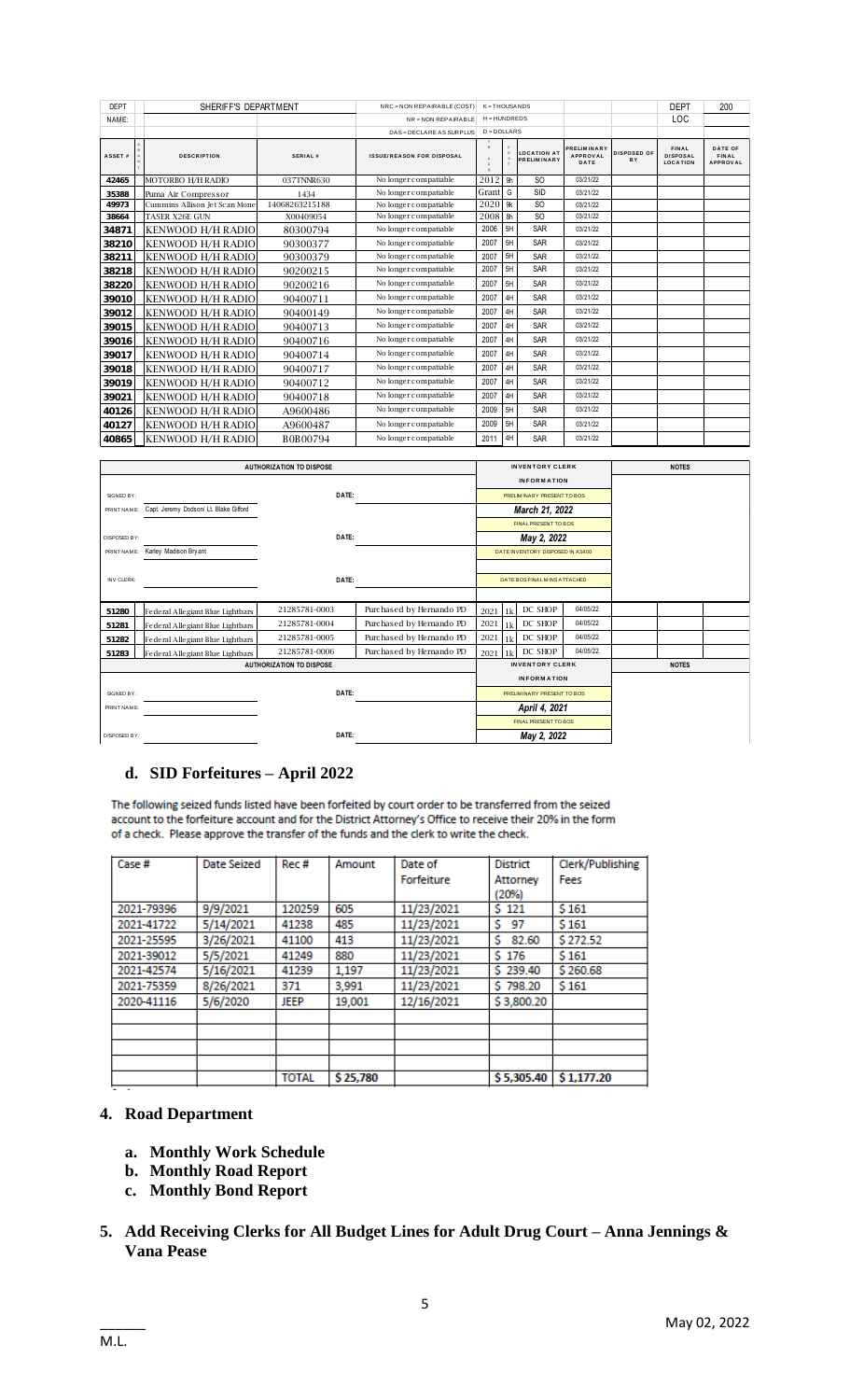# **6. Constables' Annual Report – MS Code 7-3-45**

**a. Keith Combes**

#### **7. Contract Administration – Auto Renewal**

- **a. Sheriff's Department – Columbus PD Forensic Lab**
- **b. IT – BMC Software**
- **c. Chancery Clerk – Corporation Service Company**
- **d. Circuit Clerk – 3 Public Sector**

# **8. Enter Into the Formal Record and Make a Part of the Board Minutes:**

#### **a. Justice Court Change Orders - #09, #26, #27 – Fully Executed**

#### **9. March Land Redemption Collection Report**

#### **10. Chancery Clerk Allowance – MS Code 25-7-9**

Supervisor Medlin asked about the change order for Justice Court – Mr. Houston stated they had to undercut to put in more dirt at the new parking lot. Mrs. Lynchard added when they put in the water line across the existing parking lot, the pavement kept collapsing and they had to dig out and replace asphalt. Mr. Houston said there were also two water taps installed.

Supervisor Medlin asked Chief Smith if working with the Columbus Forensic Lab was still working well. Chief Smith said it is working well. He also noted the State is getting caught up and they are using both services.

Supervisor Lee Caldwell made the motion and Supervisor Jessie Medlin seconded the motion to approve the Consent Agenda as presented.

The motion passed by a vote as follows:

| Supervisor Jessie Medlin, First District | <b>YES</b> |
|------------------------------------------|------------|
| Supervisor Mark Gardner, Second District | <b>YES</b> |
| Supervisor Ray Denison, Third District   | <b>YES</b> |
| Supervisor Lee Caldwell, Fourth District | YES        |
| Supervisor Michael Lee, Fifth District   | <b>YES</b> |

#### **See Exhibit G.**

#### **H. OLD BUSINESS**

#### **1. Project Updates**

#### **a. ERBR Application – Signature Required**

Mr. Simpson stated the ERBR funding application is due May  $8<sup>th</sup>$ . He stated Waggoner will put together and submit the application this week with the same list as last year to include Austin Road Bridge, Getwell Road Bridge, and Ingram's Mill Road Bridge.

Supervisor Lee Caldwell made the motion and Supervisor Jessie Medlin seconded the motion to authorize the Board President to sign the ERBR application as presented.

The motion passed by a vote as follows:

| Supervisor Jessie Medlin, First District | YES        |
|------------------------------------------|------------|
| Supervisor Mark Gardner, Second District | YES        |
| Supervisor Ray Denison, Third District   | <b>YES</b> |
| Supervisor Lee Caldwell, Fourth District | YES        |
| Supervisor Michael Lee, Fifth District   | YES        |

#### **See Exhibit H.1.a.**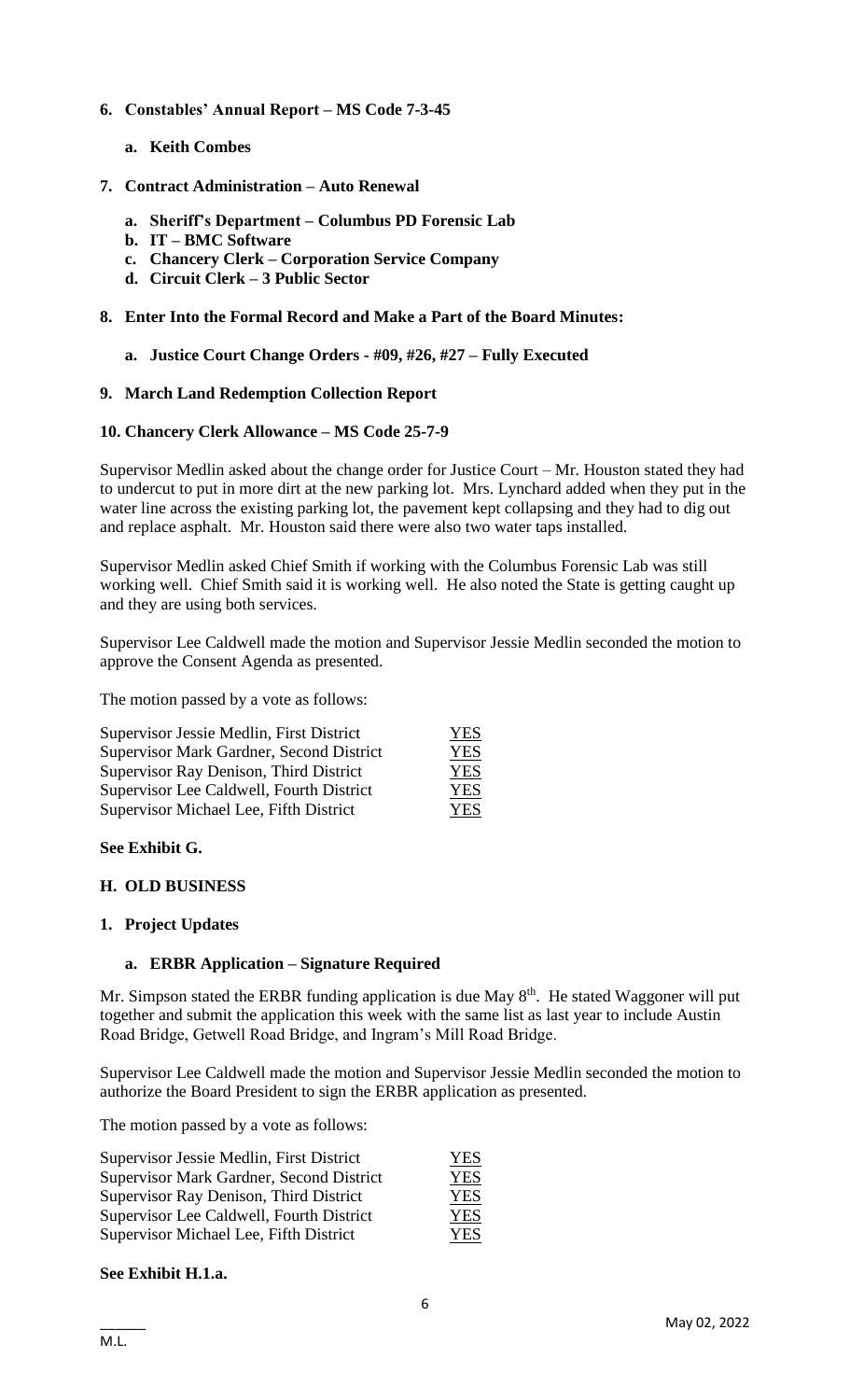# **b. Polk Lane Final Documents**

Mr. Simpson stated the Board tasked Waggoner Engineering to complete the final plans and specs for Polk Lane and put the project on the shelf. He stated they have completed that task.

Supervisor Medlin asked if the City of Olive Branch needed the right of way to widen Polk Lane, would they have to purchase it from the County. Mr. Nowak stated it is his understanding that upon annexation, the right of way becomes the property of the annexing city as right of way is a public easement for road purposes.

Supervisor Jessie Medlin made the motion and Supervisor Lee Caldwell seconded the motion to authorize the firm of Smith, Phillips, Mitchell, Scott & Nowak to look into the County's ability to be reimbursed for right of way purchased then annexed.

The motion passed by a vote as follows:

| Supervisor Jessie Medlin, First District | <b>YES</b> |
|------------------------------------------|------------|
| Supervisor Mark Gardner, Second District | <b>YES</b> |
| Supervisor Ray Denison, Third District   | <b>YES</b> |
| Supervisor Lee Caldwell, Fourth District | <b>YES</b> |
| Supervisor Michael Lee, Fifth District   | <b>YES</b> |

Road Manager Robert Jarman asked about the plans that they will be shelving. Mr. Nowak stated the County is not required to give the plans to the annexing city.

Supervisor Jessie Medlin made the motion and Supervisor Lee Caldwell seconded the motion to shelve the completed plans and specs for Polk Lane as turned over by Waggoner Engineering.

The motion passed by a vote as follows:

| Supervisor Jessie Medlin, First District | <b>YES</b> |
|------------------------------------------|------------|
| Supervisor Mark Gardner, Second District | <b>YES</b> |
| Supervisor Ray Denison, Third District   | <b>YES</b> |
| Supervisor Lee Caldwell, Fourth District | <b>YES</b> |
| Supervisor Michael Lee, Fifth District   | <b>YES</b> |

# **See Exhibit H.1.b.**

#### **c. State Aid System Road Addition**

Mr. Simpson distributed a map showing the proposed addition to the State Aid system. He noted the blue color is the route that includes Robertson, Odom and Dean from Highway 51 to Dean Road. He stated adding these roads would allow the County to utilize State Aid funds.

Supervisor Denison asked if there were bike and walking trails included. Supervisor Caldwell stated that the Transportation Committee discussed that by being part of the State Aid funding, the opportunities for grants open up.

Supervisor Medlin asked the benefits of putting the proposed route on State Aid. Mr. Simpson stated that the County can overlay different State Aid routes as needed for maintenance and it gives access to some grant opportunities. Mrs. Lynchard stated that sometimes it will open up State money.

Supervisor Medlin suggested looking into State Aid because at one time, they were not allowing for population growth. Supervisor Caldwell stated that is a good point. She stated there is a good State Aid Manager in place that listens and the County may need to bring that up to him.

Supervisor Denison asked how State Aid is allocated. Supervisor Caldwell stated they have a formula that includes population and road miles. Supervisor Medlin questioned if the formula is still adequate for DeSoto County. Mr. Jarman said the State Aid information says that 1/3 of the money is distributed evenly, 1/3 is by rural road miles, and 1/3 by rural population.

Supervisor Caldwell stated Getwell is on State Aid and it won't be needed for years to come as much of it is in cities now. She stated the Robertson/Odom/Dean route is a connector road.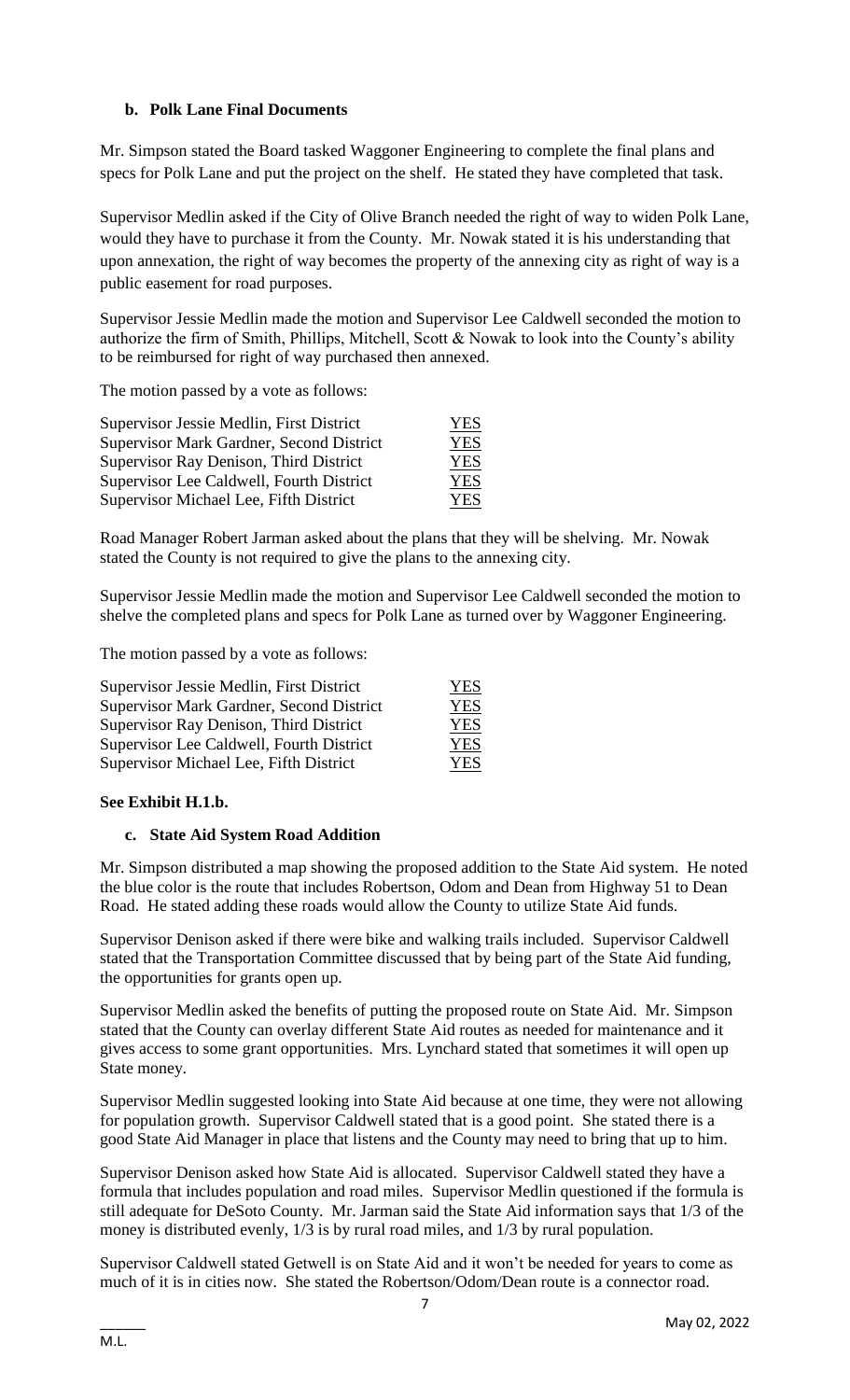Supervisor Denison asked if the money had to be allocated or spent within a year. Supervisor Caldwell said it is for a four-year term.

Supervisor Lee Caldwell made the motion and Supervisor Jessie Medlin seconded the motion to add the proposed route of Robertson/Odom/Dean from Highway 51 to Dean Road as presented.

The motion passed by a vote as follows:

| Supervisor Jessie Medlin, First District        | <b>YES</b> |
|-------------------------------------------------|------------|
| <b>Supervisor Mark Gardner, Second District</b> | <b>YES</b> |
| Supervisor Ray Denison, Third District          | <b>YES</b> |
| Supervisor Lee Caldwell, Fourth District        | <b>YES</b> |
| Supervisor Michael Lee, Fifth District          | YES        |

#### **See Exhibit H.1.c.**

#### **2. Solid Waste**

- **a. Solid Waste Management Plan Update**
- **b. RFP Proposed Work Assignment by EBS – Signature Required**

Environmental Services Director Ray Laughter reminded the Board that at the April 18<sup>th</sup> meeting they talked about the Solid Waste Management Plan Update per MDEQ and the RFP. He stated Mr. Jim McNaughton of EBS Services has given proposals of \$10,000 for the Solid Waste Management Plan update, which is reimbursable, and \$25,000 for the RFQ. He also noted that whoever gets the contract for the RFQ reimburses the County that fee to pay for Mr. McNaughton's services.

Supervisor Gardner asked if the County is getting an MDEQ grant for Household Hazardous Waste Day (HHWD). Mr. Laughter stated they are getting the grant for about \$75,000. He reminded the Board the grant is a 75/25 match. Supervisor Denison asked how much HHWD typically cost. Mr. Laughter said it is usually around \$90,000 to \$95,000. He stated the biggest part is for disposal of the chemicals.

Supervisor Gardner asked about the garbage contract. He asked if Waste Connections absorbed Team Waste. Mr. Laughter affirmed. Supervisor Gardner asked if there was another company aside from Waste Pro. Mrs. Laughter stated there is a company called FCR; but he is not sure they want to get into this market.

Supervisor Medlin asked about the disposal contract. Mr. Laughter stated that will be within the Solid Waste Management Update and they are looking at MOUs with Railroad Avenue and Star Landing. He stated they have about three years left on the disposal contract. Supervisor Medlin asked if they were looking to get an extension on that at the same time. Mr. Laughter said he has spoken with BFI and they want to talk about it.

Supervisor Denison said in light of the current business atmosphere, we have to remember there are a lot of challenges. He said that, right now, the County has to be reactive. He asked if Waste Pro typically corrects problems when they are called. Mr. Laughter said they do for the most part; but the problems are reoccurring with the same people and same roads getting missed.

Supervisor Gardner said he has service with Waste Connections through the city and he does not have much better service. He said he thinks the problems are universal. Mr. Laughter stated Waste Connections has all the municipalities in the County. He said the County's service with them was very good; but they only had the County at that time.

Supervisor Jessie Medlin made the motion and Supervisor Lee Caldwell seconded the motion to approve the contract with EBS Services and authorize the Board President to sign.

The motion passed by a vote as follows:

| Supervisor Jessie Medlin, First District        | YES        |
|-------------------------------------------------|------------|
| <b>Supervisor Mark Gardner, Second District</b> | <b>YES</b> |
| Supervisor Ray Denison, Third District          | <b>YES</b> |
| Supervisor Lee Caldwell, Fourth District        | YES        |
| Supervisor Michael Lee, Fifth District          | YES        |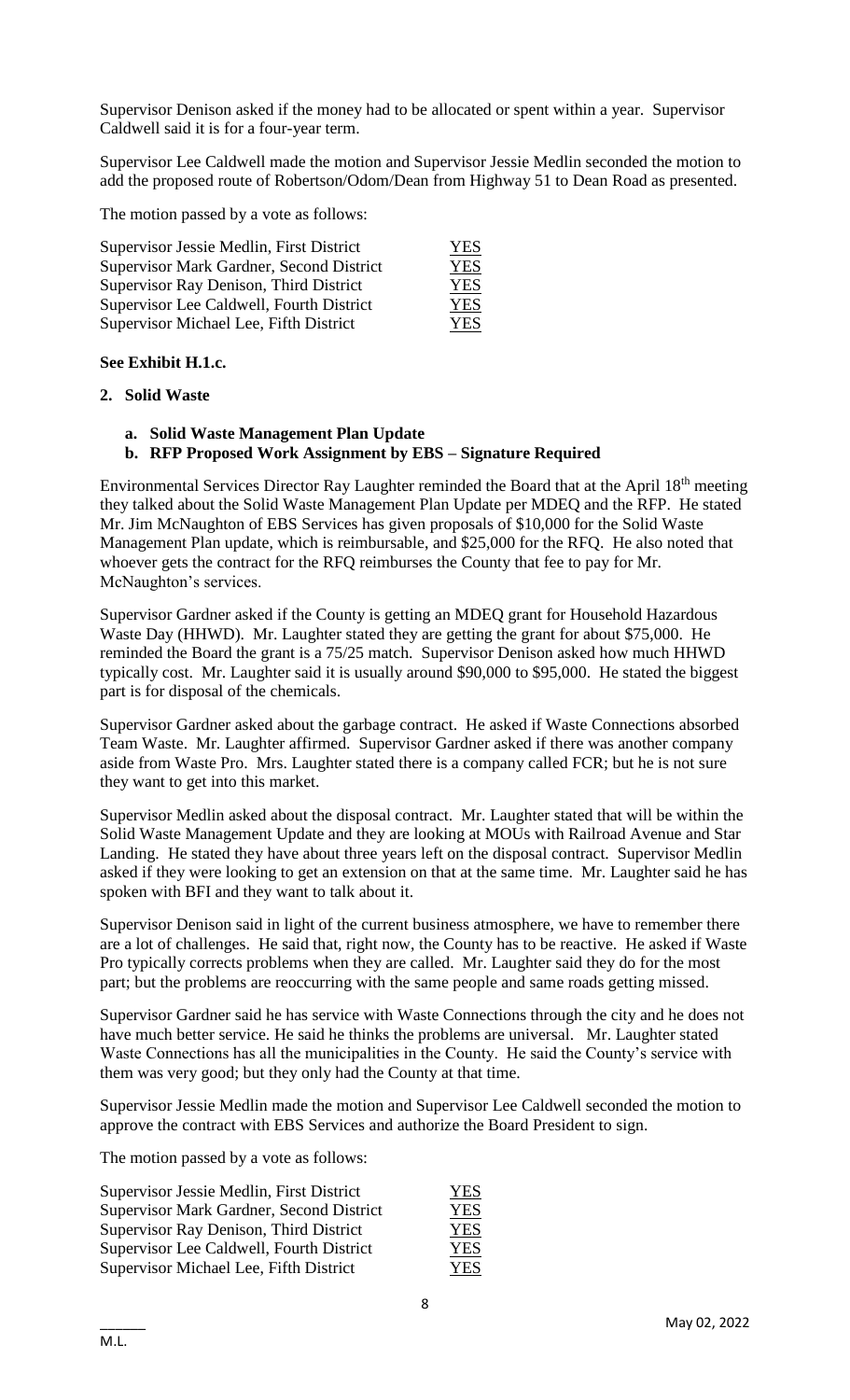# **See Exhibit H.2.a. & b.**

# **3. Facilities Management**

#### **a. Tax Collector – Quotes for Kiosk Window – Hernando & Olive Branch**

Facilities Director Shawn Houston presented two quotes for kiosk windows in the Tax Collector's offices at the Administration Building and Olive Branch. He noted the two companies gave two quotes each as this will be two projects. Mr. Houston stated the Facilities Department will prepare the walls to get the holes plumb and level; and the company will install the windows. He noted these are teller windows with a speak-through and a tray at the bottom to slide the tags through to the customer. The quotes were:

Dillard Door and Entrance - \$3,375 per location Maloney Glass - \$4,421 per location

Mr. Houston recommended going with the lower quote from Dillard Door. The Board discussed the possible cost of the machines and the timeline; and Mrs. Lynchard asked Mr. Treadway to come address that.

Tax Collector Joey Treadway stated they are currently changing over their credit card machines in their offices as they have to get those up and running first. He said he should have those in place while the quotes are coming in on the machines, programming and maintenance. He stated he anticipates being at least a month out. As for the cost, Mr. Treadway said Mrs. Irving has gotten some quotes and he is getting some; but he expects the cost to be \$4,000 to \$5,000 all inclusive. Mr. Treadway stated he has the money to purchase the kiosks in his budget.

Supervisor Denison asked if citizens would pay for their tags at the kiosk and then pick up their sticker at the designated window. Mr. Treadway affirmed.

Supervisor Lee Caldwell made the motion and Supervisor Jessie Medlin seconded the motion to approve the installation of kiosk windows for the two Tax Collector's offices by Dillard Door and Entrance at a cost of \$3,375 per location, finding that each location is a separate and unique project, and authorize Facilities to complete the preparatory work.

The motion passed by a vote as follows:

| Supervisor Jessie Medlin, First District | <b>YES</b> |
|------------------------------------------|------------|
| Supervisor Mark Gardner, Second District | <b>YES</b> |
| Supervisor Ray Denison, Third District   | <b>YES</b> |
| Supervisor Lee Caldwell, Fourth District | <b>YES</b> |
| Supervisor Michael Lee, Fifth District   | <b>YES</b> |

#### **See Exhibit H.3.a.**

#### **b. Well at Animal Shelter Update**

Mr. Houston said he has someone from the Tupelo area coming to look at the site tomorrow and he has spoken to Cobb out of Sardis; but they could not give him a date. Mr. Houston stated he talked to the company digging the big well for Southaven at the Fire Department and they do not do small projects. Supervisor Gardner asked about Smith Well Service. Mr. Houston said he has not returned phone calls. He said he is still actively looking for a company to dig the well.

Supervisor Medlin asked if there was concern about what is under the ground; could they not dig in an area that has not been disturbed and run lines from there. Mr. Houston said that is a possibility and he will speak to the well companies about that also.

# **I. NEW BUSINESS**

# **1. Human Resources – Monthly Health Claims Correction**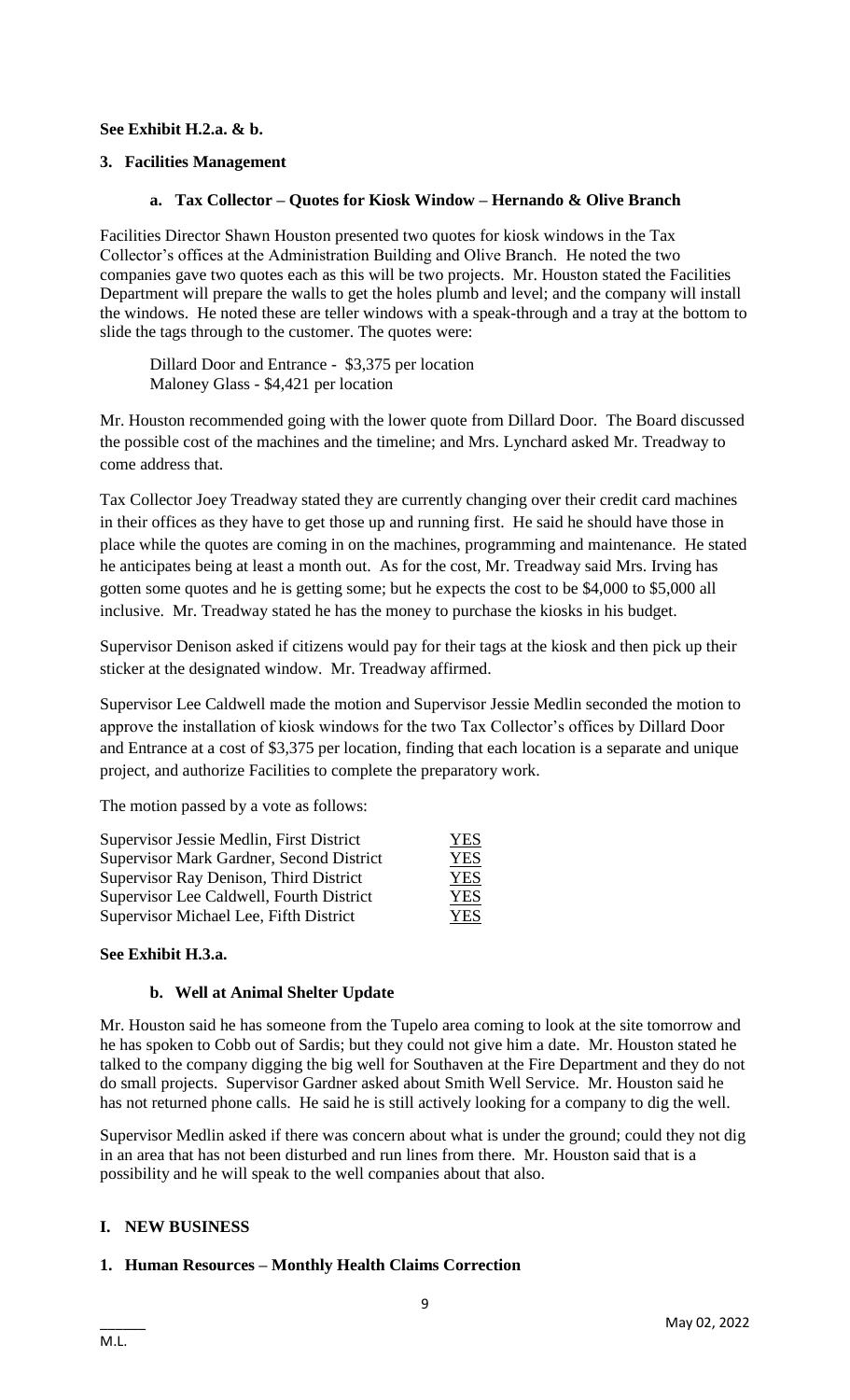Human Resources Director Carla Crockett reminded the Board that in March 2021 they approved an 18-month run-out period with Humana that agreed they would continue to manage claims for that time. She stated that the County started getting credits from Humana in June; and, when no checks had come by August, she reached out to Humana. Mrs. Crockett stated the next month Humana showed a balance forward and she failed to update the report in the box at the bottom of the page which continued to remove the balance forward amounts. Mrs. Crockett stressed there is no error to the cash balance in the insurance fund; it was just a reporting oversight. She noted that the monthly health claims chart in the Consent agenda for today is up to date and reflects this error. Mrs. Lynchard stated the error would be that the numbers were off on total claims.

Supervisor Medlin asked how much longer Humana would manage the claims. Mrs. Crockett said they should wrap up in September.

Supervisor Mark Gardner made the motion and Supervisor Lee Caldwell seconded the motion to make the Claims Report update a part of the Board minutes noting the error was in reporting not in the cash balance.

The motion passed by a vote as follows:

| Supervisor Jessie Medlin, First District        | <b>YES</b> |
|-------------------------------------------------|------------|
| <b>Supervisor Mark Gardner, Second District</b> | <b>YES</b> |
| Supervisor Ray Denison, Third District          | <b>YES</b> |
| Supervisor Lee Caldwell, Fourth District        | <b>YES</b> |
| Supervisor Michael Lee, Fifth District          | YES        |

#### **See Exhibit I.1.**

#### **2. Grant Administration**

#### **a. Request to Close Out – Homeland Security Grant #A20HS017T**

Grant Administrator Sheila Garrett stated the grant award was \$10,000 and EMA used \$6,500.

Supervisor Lee Caldwell made the motion and Supervisor Jessie Medlin seconded the motion to authorize closing out Homeland Security Grant #A20HS017T and return the excess funds as presented.

The motion passed by a vote as follows:

| Supervisor Jessie Medlin, First District | <b>YES</b> |
|------------------------------------------|------------|
| Supervisor Mark Gardner, Second District | <b>YES</b> |
| Supervisor Ray Denison, Third District   | <b>YES</b> |
| Supervisor Lee Caldwell, Fourth District | <b>YES</b> |
| Supervisor Michael Lee, Fifth District   | <b>YES</b> |

#### **See Exhibit I.2.a.**

#### **b. Request to Close Out – Homeland Security Task Force Operations #20HS017T**

Ms. Garrett stated the grant award was \$121,500 and EMA used \$97,000.

Supervisor Lee Caldwell made the motion and Supervisor Jessie Medlin seconded the motion to authorize closing out Homeland Security Task Force Operations Grant #20HS017T and return the excess funds as presented.

The motion passed by a vote as follows:

| Supervisor Jessie Medlin, First District | YES        |
|------------------------------------------|------------|
| Supervisor Mark Gardner, Second District | <b>YES</b> |
| Supervisor Ray Denison, Third District   | YES        |
| Supervisor Lee Caldwell, Fourth District | YES        |
| Supervisor Michael Lee, Fifth District   | YES        |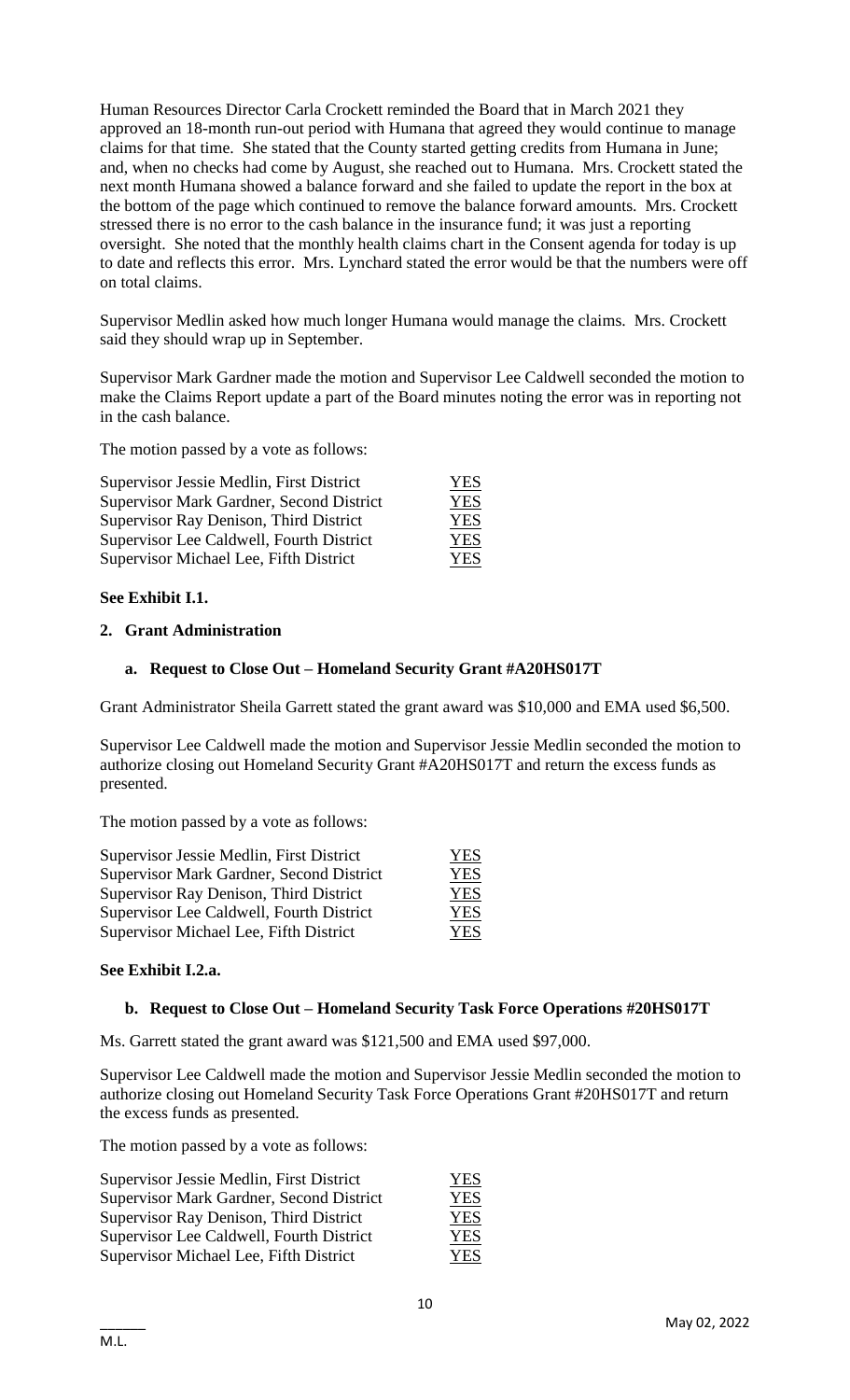### **See Exhibit I.2.b.**

#### **c. Request to Accept MDEQ Grant – SWAT686**

Ms. Garrett stated this is the Solid Waste grant to help pay the Solid Waste Officer's salary. She stated the grant is in the amount of \$52,607.00 with a 20% County match.

Supervisor Lee Caldwell made the motion and Supervisor Jessie Medlin seconded the motion to accept the MDEQ Grant #SWAT686 in the amount of \$52,607.00 as presented.

The motion passed by a vote as follows:

| Supervisor Jessie Medlin, First District | YES |
|------------------------------------------|-----|
| Supervisor Mark Gardner, Second District | YES |
| Supervisor Ray Denison, Third District   | YES |
| Supervisor Lee Caldwell, Fourth District | YES |
| Supervisor Michael Lee, Fifth District   | YES |

#### **See Exhibit I.2.c.**

#### **3. Office of Finance & Accounting**

#### **a. Volunteer Fire Department – First Tax Distribution**

Ms. Freeze noted this is the first distribution of the 2021 taxes collected in 2022. She stated she had to look at census number, fire districts and population before and after annexation to back out the funds that will now go to Olive Branch. Chief Olson stated he compared the numbers to see how much difference annexation made. He stated it is not as bad as they thought it would be because of the County's population increase. Supervisor Caldwell asked Chief Olson to update the fire chiefs on the distribution process.

Supervisor Lee Caldwell made the motion and Supervisor Jessie Medlin seconded the motion to approve the first tax distribution for volunteer fire departments and authorize the clerk to write the checks.

The motion passed by a vote as follows:

| Supervisor Jessie Medlin, First District | YES        |
|------------------------------------------|------------|
| Supervisor Mark Gardner, Second District | YES        |
| Supervisor Ray Denison, Third District   | <b>YES</b> |
| Supervisor Lee Caldwell, Fourth District | <b>YES</b> |
| Supervisor Michael Lee, Fifth District   | YES        |

Mrs. Lynchard stated she talked to some other County Administrators in the state and their population has not changed much after the census. She stated it is remarkable that DeSoto County's unincorporated population continues to grow as much as it does.

#### **See Exhibit I.3.a.**

#### **b. Claims Docket – MS Code 19-13-31**

Financial Director Andrea Freeze presented a page-by-page declaration of the Claims Docket and Admin Assistant Sissie Ferguson had invoice documentation to address any questions.

#### **Supervisor Jessie Medlin asked about the following claims:**

Page 8 – DeSoto Times legal fee for Long Branch PUD – Mr. Hopkins stated that is a Planning Commission item for a rezoning they heard last week in the  $3<sup>rd</sup>$  district.

#### **Supervisor Mark Gardner asked about the following claims:**

Page 8 – Training in Jackson Fuel – Mr. Hopkins stated they trained on fuel and gas inspections and the reimbursement was for food.

Page 16 – Atmos – Courthouse - \$3,900 – Mr. Houston stated that is for one hot water heater inside and two re-heaters outside that are part of the boiler system. Mrs. Lynchard stated the County will be looking at much higher water bills as the city did not have that hooked up and was not charging for them.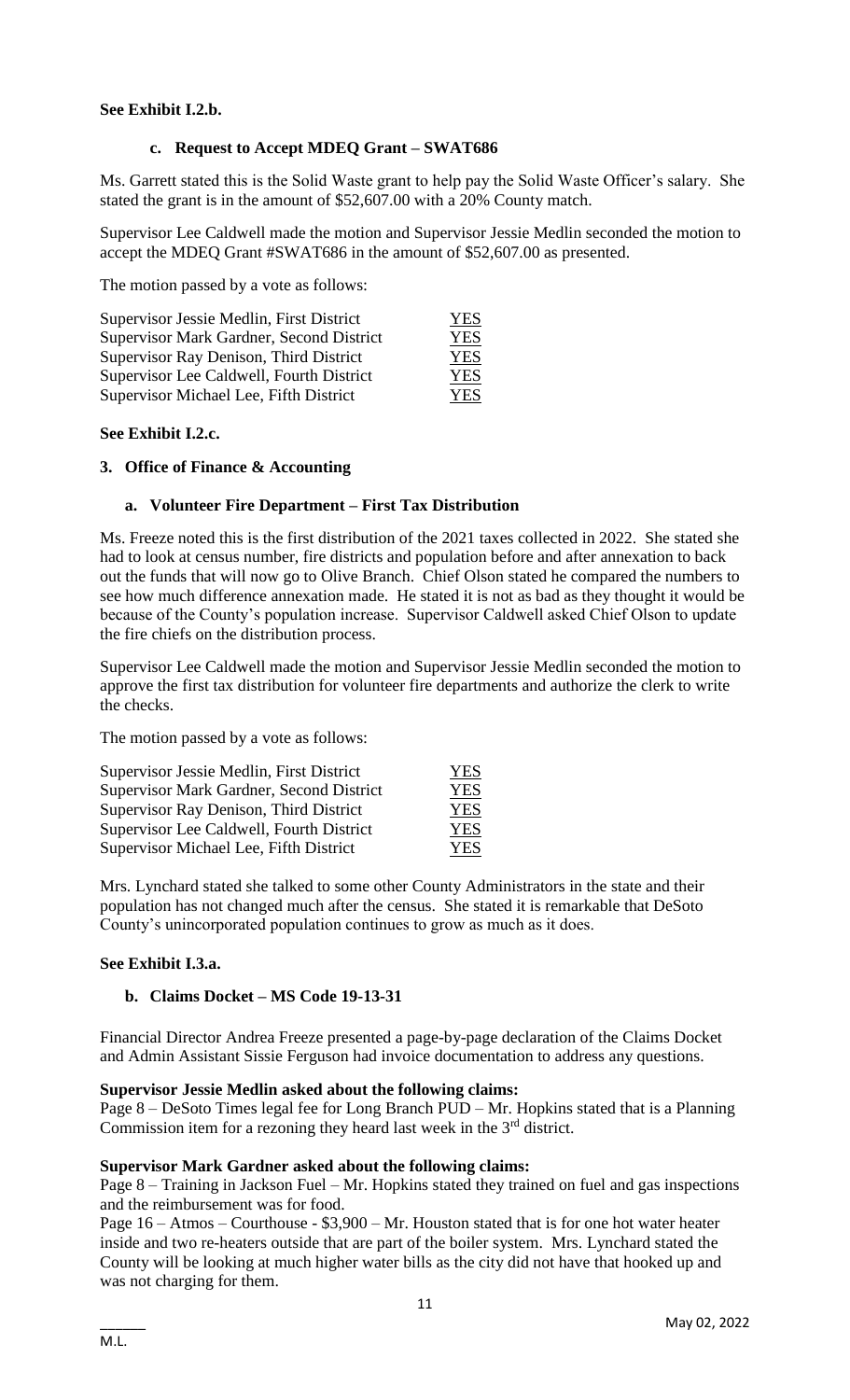Page 21 – Cspire – Duo Authorization software – Mr. John Mitchell stated that is part of the multi-factor authentication he previously presented to the Board. He stated he is using money in his budget that he had to cover unexpected things. He stated IT had to upgrade some software to comply.

Page 27 – Postage for Justice Court – new vendor – Mrs. Ferguson stated Pitney Bowes changed their name to Purchase Power

Page 46 – Badge for memorial wall – Was one stolen? Chief Smith stated the badges have deteriorated over time and he is getting new badges for all of the departments.

Page 57 – Nasco for culinary arts – Ms. Freeze stated that is for the Extension Office's culinary program.

Page 59 – Crossroads Bail Bonds \$5,000 Marcus Thomas – Mr. Nowak stated if a defendant fails to appear in court you do a forfeiture on the bond and the bondsman pays. If the bondsman presents the person back; the county reimburses them.

Page 67 – E911 – Is that commission complete? Chief Smith said Stephanie Grossman replaced McCarson and Southaven appointed Chief Macon Moore.

Page 74 – Election System Software – Express Poll tablets – Are all received and working. Mrs. Ferguson stated they have 116 and hope to use them on June  $7<sup>th</sup>$ .

Page 96 – Bond payment to Regions – Ms. Freeze stated that is a bond refunding that combined some bonds and included the Civic Center bond. She stated the County invoices the CVB and they reimburse. She noted the \$65,000 is the interest pay due.

Supervisor Gardner said the CVB cannot issue a bond, but they can take out debt. He asked who would pay that debt if the CVB could not. Ms. Freeze said they are a component of the County and the County is responsible. She noted that Finance works very closely with the CVB. Supervisor Gardner said he was recently informed they are talking about taking out a loan. Mr. Nowak stated they can do that. He said when they got their big scoreboard; they lease purchased and had a debt.

Supervisor Denison asked what happened if the CVB took out a debt and could not pay it. Ms. Freeze said new legislation a couple of years ago obligates the County. Supervisor Denison asked if the county would receive the 2% tourism tax if the CVB went under. Mr. Nowak stated that tax comes to the County now and is passed along to the CVB.

Supervisor Caldwell said she would like for Mr. Mastry and the CVB chairman to come and let the Board know of their plans for taking out a loan. Supervisor Gardner said he understood that they are now looking at a \$55 million to \$60 million amount needed with the expansion and replacing the air conditioning in the current building. He reminded the Board that the CVB had said the expansion would be about \$40 million and the Board offered \$35 million, so the CVB said they would take the extra \$5 million out of their ending cash.

Supervisor Denison said by adding \$20 million it sounds like the CVB is trying to capitalize a maintenance and repair. He asked if that was legal. Mr. Nowak stated he would have to look into that. Ms. Freeze stated a complete renovation might qualify. Supervisor Denison said when the Board agreed to issue the bond; it was predicated on a restaurant and hotel. The Board agreed.

Supervisor Gardner said he was concerned about them adding another \$25 million to \$30 million and he would like Mr. Pittman to talk about it. He said he did not think Mr. Pittman had heard from the CVB recently either.

Supervisor Medlin asked how much was left on the debt service. Mrs. Lynchard said it is around \$4 million. Ms. Freeze stated they make monthly payments. Ms Lynchard stated at one time, they made an extra payment.

#### **Supervisor Ray Denison asked about the following claims:**

Page 19 – Truck Tool Box - \$.80 – Mr. Houston stated it was for a hasp for the lock. Page 24 – Juror Account Request - \$50,000 – Ms. Freeze stated Ms. Thompson does it once a year and it is statutory. Mrs. Ferguson said they have jury trials scheduled for the whole month of May.

Page 35 – Aviation – 2 filter assemblies – Chief Smith stated the helicopter takes one filter for each side.

Page 36 – Berla Corporation - \$2,800 – Chief Smith stated that is a yearly subscription for ICAC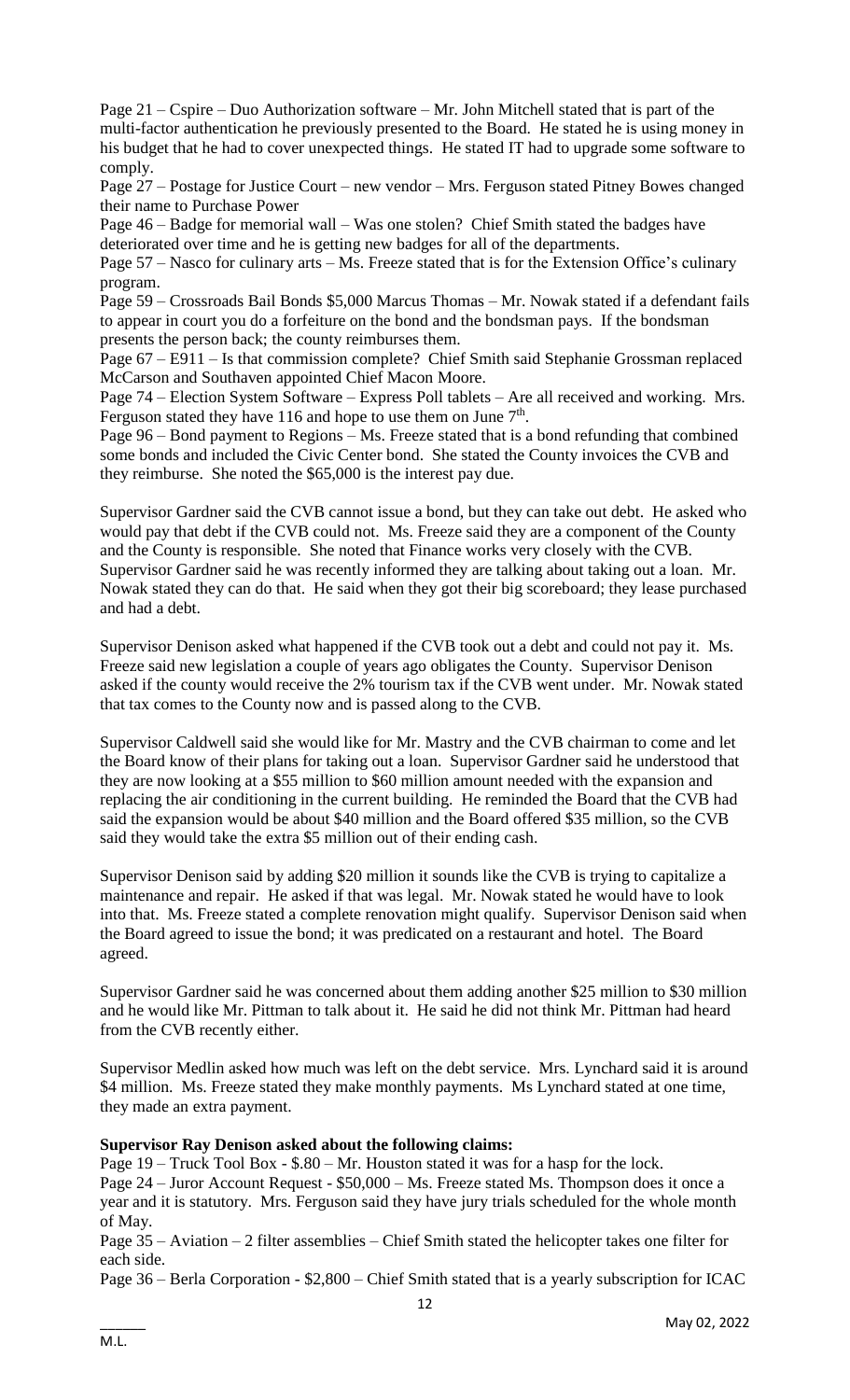to have access to certain files

Page 42 – Custody of Prisoners – Southern Computer Systems – Chief Smith stated that is part of the camera system the Board approved. He stated they are just getting it up and running. Page 57 – Extension Service – Ms. Freeze stated that is the County's agreement with MSU and it is a monthly budgeted expense

Page 65 – Big Delta Power Sports – Chief Olson stated EMA purchased a side-by-side with funds from 3 vehicles they sold from the Homeland Security grant

Page 68 – JBF - Grass maintenance – Mr. Laughter stated that is the new person mowing the Parks – He said he is at Johnson Creek today and it has been too wet to mow.

Page 69 – Johnson Creek \$666 to Waggoner – Mr. Laughter stated that is work on the next phase Page 77 – Burleson – motor – Mr. Jarman stated that motor was for the little dump truck. He stated the motor and parts was \$9,817 and the labor was \$8,750. He stated that is one that you have to remove the cab and chassie. He stated they do the others in hour.

Page 98 – Myfis Services – Where is Caffey Road? Supervisor Medlin said it is in Ingram's Mill.

#### **Supervisor Lee Caldwell asked about following claims:**

Page 50 – Boots for \$19.95 – Mrs. Mock said they were rubber boots for the new employee. Page 51 – Calendars for DHS invoice date was 12/20 – Mrs. Ferguson stated they have been cleaning up old purchase orders and that one was never received in the system.

Page 69 – Johnson Creek Greenway – What work was done? Mr. Huffman stated they updated the alignment and did some estimations on different scenarios. He said that is part of the money Waggoner was allotted for the project.

Page 70 – Lewisburg Sidewalk – Mr. Laughter stated they have made significant progress and are probably 60% done. He said the work depends on the weather.

Page 71 – Liberty Tire Recycle – Mr. Laughter stated they haul from the rubbish pit and Environmental Services and it is all reimbursable. He stated they average 25 to 26 trailer swaps per year.

Page 83 – Star Landing right of way in March – Are we back on with trying to acquire right of way? Mr. Nowak stated he is working with MDOT on the status of that. He stated they had an informal meeting to go over the status and he is visiting with Mark Dye who is the relocation consultant. Supervisor Caldwell asked Mr. Nowak to get an update from Sharon Willis on Star Landing Road.

#### **Supervisor Michael Lee had no questions.**

In accordance with Section 19-13-31 and Section 19-11-23 of the Mississippi Code Annotated, Supervisor Lee Caldwell made the motion and Supervisor Jessie Medlin seconded the motion to approve the items on the claims docket and authorize the Chancery Clerk to pay the bills as presented by the Finance Department.

The motion passed by a vote as follows:

| Supervisor Jessie Medlin, First District | <b>YES</b> |
|------------------------------------------|------------|
| Supervisor Mark Gardner, Second District | YES        |
| Supervisor Ray Denison, Third District   | <b>YES</b> |
| Supervisor Lee Caldwell, Fourth District | <b>YES</b> |
| Supervisor Michael Lee, Fifth District   | <b>YES</b> |

# **See Exhibit I.3.b.**

# **4. Office of Procurement**

# **a. Recommendation to Award Quote for Tire Recycling**

Mr. Laughter stated the 3-year contract term has come to an end. He stated they went out for quotes and only received one from Liberty Tire. He stated they have a flat rate of \$1,987.50 per haul. Mr. Laughter stated at this time the average cost per haul is \$1,250 with about 25 hauls per year. He stated that is a 59% increase per haul; but Liberty did warn they were going up on their pricing. He stated MDEQ is aware and they are getting more increases across the state.

Supervisor Lee Caldwell made the motion and Supervisor Ray Denison seconded the motion to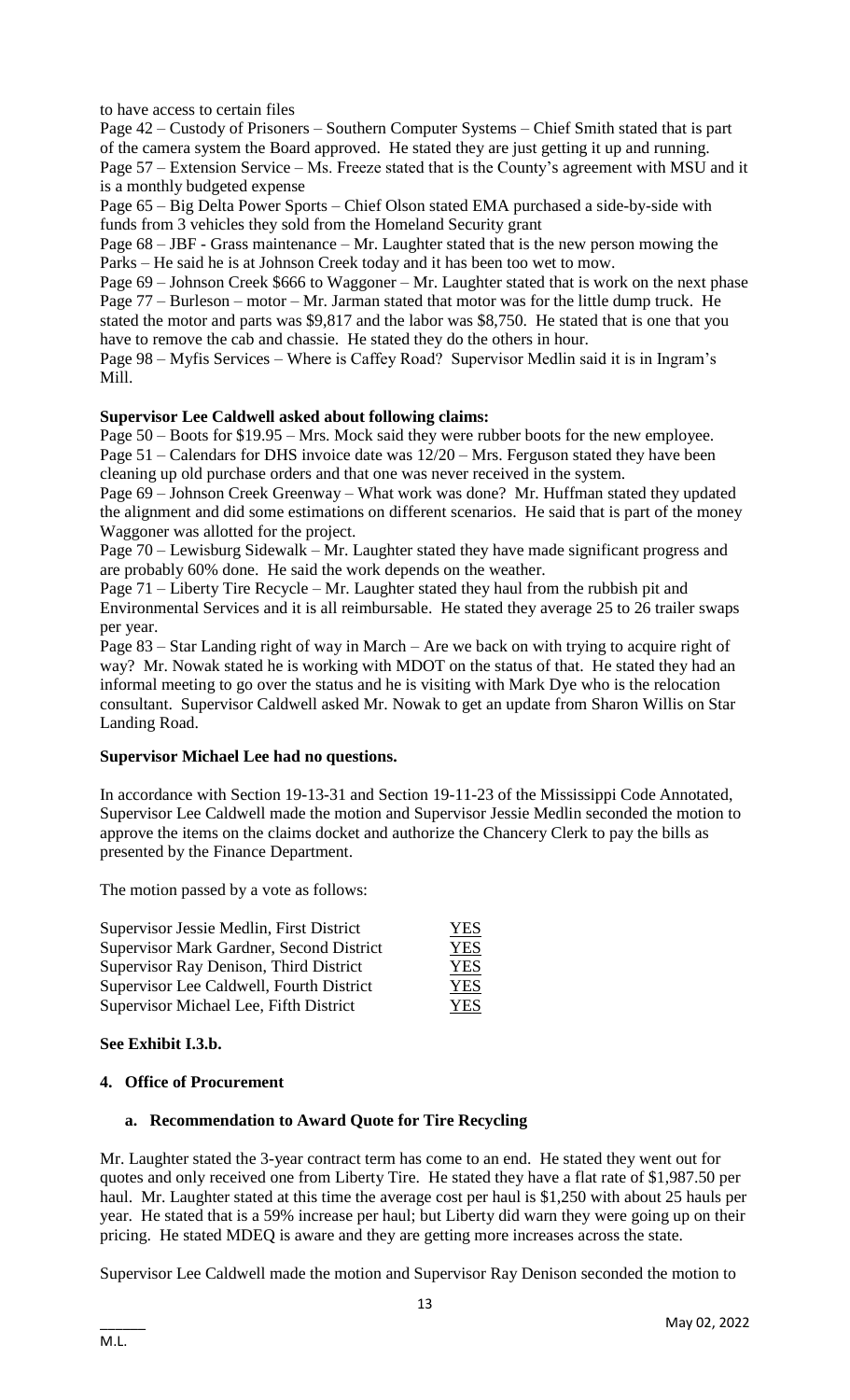authorize the Board Attorney and Mr. Laughter to work on a contract with Liberty Tire for tire recycling and authorize the president to sign once the agreement is finalized.

The motion passed by a vote as follows:

| Supervisor Jessie Medlin, First District | <b>YES</b> |
|------------------------------------------|------------|
| Supervisor Mark Gardner, Second District | <b>YES</b> |
| Supervisor Ray Denison, Third District   | <b>YES</b> |
| Supervisor Lee Caldwell, Fourth District | <b>YES</b> |
| Supervisor Michael Lee, Fifth District   | YES        |

#### **See Exhibit I.4.a.**

#### **b. Road Department – Purchase over \$25,000 – Repair of Guardrails**

Mr. Jarman stated they have received some insurance money from people running into guardrails. He stated it is very hard to get quotes because the companies have been getting sued. Mr. Jarman stated he has worked with the Sheriff's Department and they are starting to get police reports on County property that is damaged as a result of an accident. Mr. Jarman noted that the list should read Johnston Road, not Johnson Rd.

The quotes received were:

Tri-State Guardrail & Sign Co. \$38,000 Atwood Fence Company - \$68,346.41

Supervisor Jessie Medlin made the motion and Supervisor Mark Gardner seconded the motion to accept the quote from Tri State Guardrail for \$38,000 finding it to be the lowest and most responsive quote for the purchase of guardrails.

The motion passed by a vote as follows:

| Supervisor Jessie Medlin, First District | <b>YES</b> |
|------------------------------------------|------------|
| Supervisor Mark Gardner, Second District | <b>YES</b> |
| Supervisor Ray Denison, Third District   | <b>YES</b> |
| Supervisor Lee Caldwell, Fourth District | <b>YES</b> |
| Supervisor Michael Lee, Fifth District   | YES.       |

Mrs. Lynchard stated that one of the IIJA Grants provides bollard placement for sidewalks at guardrails.

Supervisor Gardner said he got a call from an HOA president asking about money for community parks in neighborhoods. Mr. Laughter stated there are a lot of grants for that. He said he will get the supervisors a list.

#### **See Exhibit I.4.b.**

# **c. Sheriff's Department – Purchase over \$25,000 of 7 Patrol Vehicles**

Chief Smith stated they had 9 Dodge Chargers approved in their budget; and, after they found out they could not order them, they sold the equipment for 5 of those vehicles. He said the Explorers are \$5,000 more per vehicle, so they are only getting 7. Chief Smith stated the plan is to replace the command staff's Chargers with Explorers and use the equipment they still have to outfit the Chargers for patrol cars. He stated they don't have to put as much equipment in the command staff cars as they do patrol cars because of how they are used.

Chief Smith stated this purchase could carry over to the next budget year depending on the delivery time for the Explorers. Mr. Nowak stated that should not be an end-of-term issue for the Board.

Supervisor Lee Caldwell made the motion and Supervisor Jessie Medlin seconded the motion to approve the purchase of 7 Ford Explorers for the Sheriff's Department at a cost of \$252,994 off State Contract #8200059517.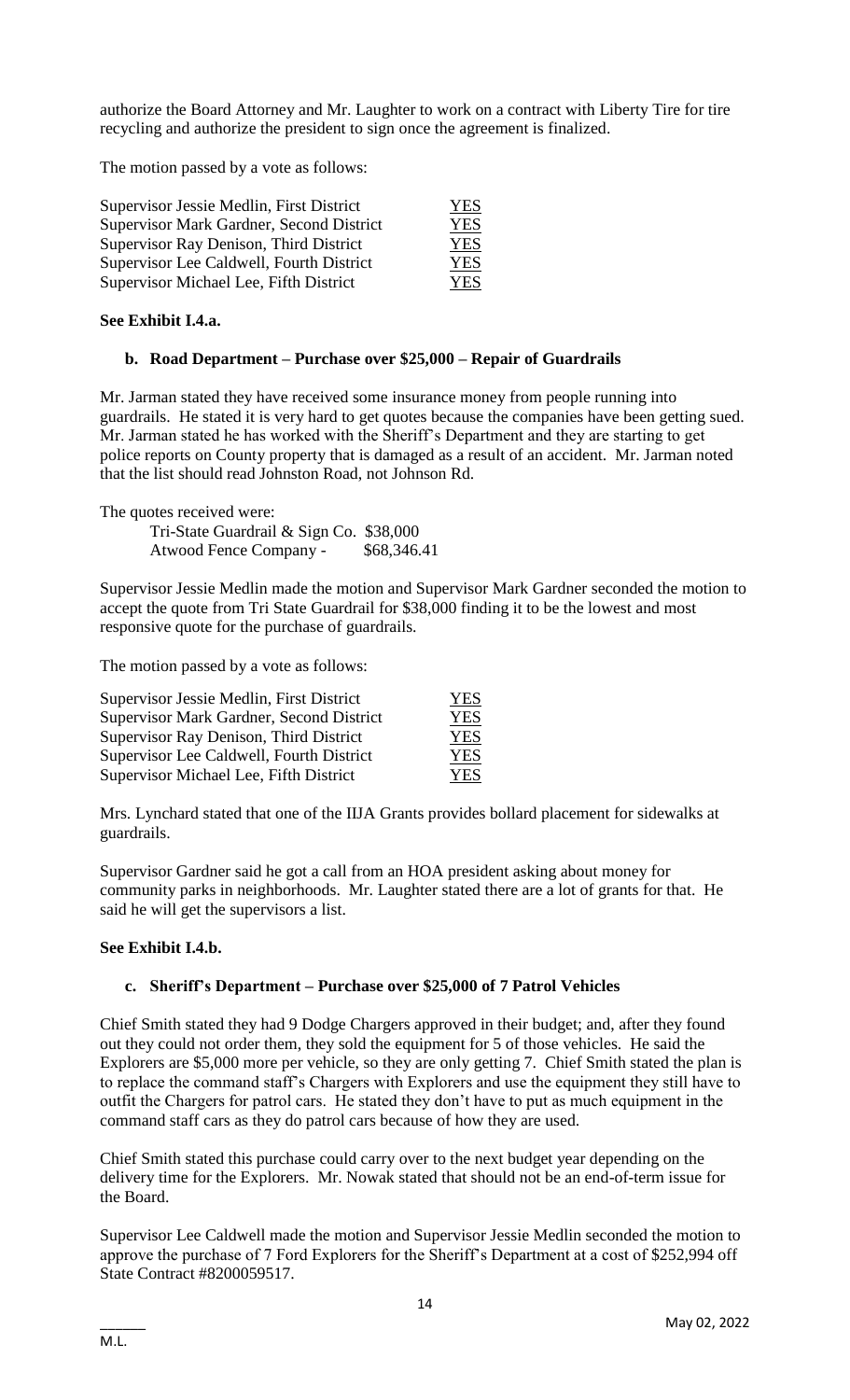The motion passed by a vote as follows:

| Supervisor Jessie Medlin, First District | <b>YES</b> |
|------------------------------------------|------------|
| Supervisor Mark Gardner, Second District | <b>YES</b> |
| Supervisor Ray Denison, Third District   | <b>YES</b> |
| Supervisor Lee Caldwell, Fourth District | <b>YES</b> |
| Supervisor Michael Lee, Fifth District   | <b>YES</b> |

### **See Exhibit I.4.c.**

#### **d. Sheriff's Department – Request to Purchase FY23 Ammo in FY22**

Chief Smith referred to a spreadsheet showing the ammunition cost increases.

Supervisor Caldwell asked if they have received all the ammunition that was ordered last year. Chief Smith said they have not; and they are critically low right now on 9mm training ammo. He noted there is a \$20,000 savings if we order before June 1.

Supervisor Lee asked if this was in the budget. Chief Smith said it is not. He said they did not budget for ammo this year because they ordered for 2022 in 2021.

Supervisor Lee asked if this is a new expense. Chief Smith said last year they amended the budget for the purchase of this year's ammo. He stated they would need to do that again as they did not budget for it this year.

Supervisor Gardner asked if there was any other area in the Sheriff's Department budget that the money could shift from to keep from using ending cash. Chief Smith stated it is too early to say that. He stated they are experiencing a 14-month turnaround; and they might need to look at that at budget time to put the cost in there to stay ahead of the shortage. Chief Smith stated he definitely was not anticipating a 14-month turnaround or another 21% rate increase with state contract pricing.

Supervisor Jessie Medlin made the motion and Supervisor Michael Lee seconded the motion to authorize the purchase of ammunition for the 2023 fiscal year at a cost of \$99,795 off state contract.

The motion passed by a vote as follows:

| Supervisor Jessie Medlin, First District | YES        |
|------------------------------------------|------------|
| Supervisor Mark Gardner, Second District | <b>YES</b> |
| Supervisor Ray Denison, Third District   | <b>YES</b> |
| Supervisor Lee Caldwell, Fourth District | <b>YES</b> |
| Supervisor Michael Lee, Fifth District   | YES        |

#### **See Exhibit I.4.d.**

#### **e. Inmate Educational Services**

Mrs. Lynchard stated the Sheriff's Department is looking at ordering an online curriculum to teach construction skills to inmates. She stated Mrs. Irving has been researching to see if it qualifies as a service, as well as contacting the Audit Department; and she and Mr. Nowak have determined it is a service so will not require quotes. Chief Smith stated Lt. Clark has been working on this for about 8 months and they can pay for the service out of the canteen fund. He said Lt. Clark has a relationship with a private business that has agreed to put the participants to work after they complete the class. Mr. Jarman stated this is a Leadership DeSoto project.

Commander Chad Wicker and Lt. Adam Clark came to speak about the classes. Lt. Clark said they would have a vetting process to see who is going to be at the Detention Center long enough to complete the class. He said he has spoken with a few judges who have shown interest in sentencing people to the construction class. He stated the program is core construction, safety, construction math, tools and construction materials, and employer ability skills. Lt. Clark stated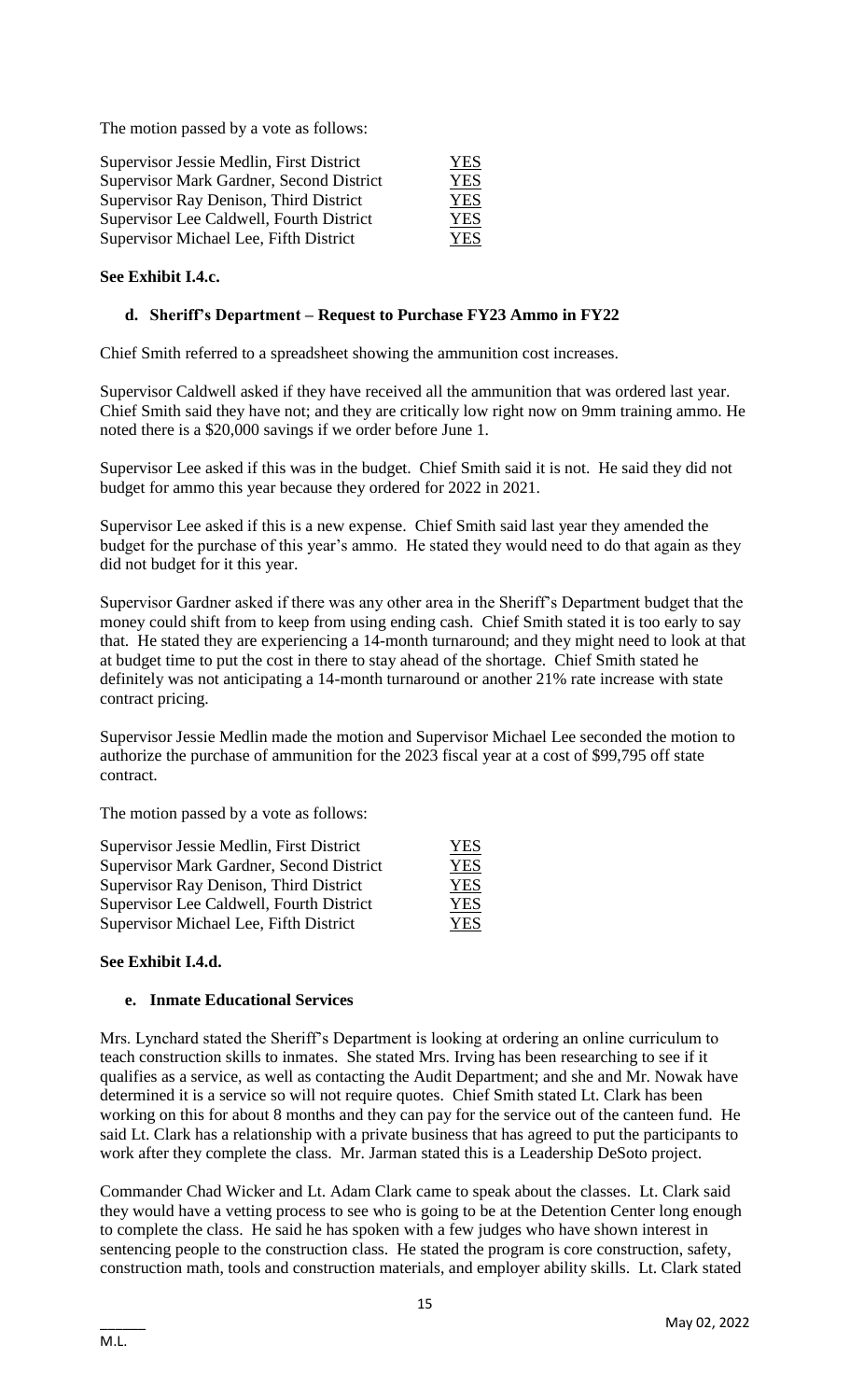they feel this would benefit repeat offenders.

Commander Wicker stated they got two quotes, TN Builders was \$15,000 and MS Builders was \$5,508. He stated the prices gives access to Power Point presentations for two years, 30 certifications and 10 books that can be reused. He stated Brandon Gustafson has offered to teach the class for free. Mr. Ayers stated he talked to Brian Keller and Bradley Hodge and they would put their referral in to their framing crews for the men. Commander Wicker said Leadership DeSoto donated laptops for the program as well. He stated in talking with the judge; they all felt that sentencing the people to this 90-hour program would get that person out and working.

Mrs. Lynchard stated the Board approved a budget amendment for \$15,800 in consent for this program and they could rescind that one and approve another.

Supervisor Lee Caldwell made the motion and Supervisor Jessie Medlin seconded the motion to rescind the budget amendment previously approve for \$15,800.

The motion passed by a vote as follows:

| Supervisor Jessie Medlin, First District | YES        |
|------------------------------------------|------------|
| Supervisor Mark Gardner, Second District | <b>YES</b> |
| Supervisor Ray Denison, Third District   | <b>YES</b> |
| Supervisor Lee Caldwell, Fourth District | <b>YES</b> |
| Supervisor Michael Lee, Fifth District   | <b>YES</b> |

Supervisor Lee Caldwell made the motion and Supervisor Jessie Medlin seconded the motion to approve a budget amendment for \$5,508 for the Sheriff's Department finding the online Construction Education Program to be a service thus not requiring quotes or bidding.

The motion passed by a vote as follows:

| Supervisor Jessie Medlin, First District | <b>YES</b> |
|------------------------------------------|------------|
| Supervisor Mark Gardner, Second District | <b>YES</b> |
| Supervisor Ray Denison, Third District   | <b>YES</b> |
| Supervisor Lee Caldwell, Fourth District | <b>YES</b> |
| Supervisor Michael Lee, Fifth District   | YES.       |

#### **See Exhibit I.4.e.**

#### **5. Board Attorney**

#### **a. Project Beach**

Mr. Nowak stated Mr. Mark Aquadro reached out about a new industrial project. He said Mr. Aquadro said the project will qualify for a Fee in Lieu agreement and he wants to start that draft process. Mr. Nowak requested authority to work with Mr. Aquadro. The Board said it seemed unusual that Mr. Flanagan did not bring this up and said they wanted to hold this for more information.

No Board action was taken.

# **6. Committee Reports**

#### **a. Rental Property**

Supervisor Denison stated the cities are trying to figure out how to corral the absentee landlord situation and to hold landlords accountable for issues created by rentals. Supervisor Gardner said rental properties are taxed at 15%. Mrs. Lynchard passed out a chart showing homestead properties and rental properties. She stated the Tax Assessor's office has no way of knowing which properties are rentals. She pointed out the discrepancies between the homestead percentages and the properties assessed at 15%.

#### **See Exhibit I.6.a.**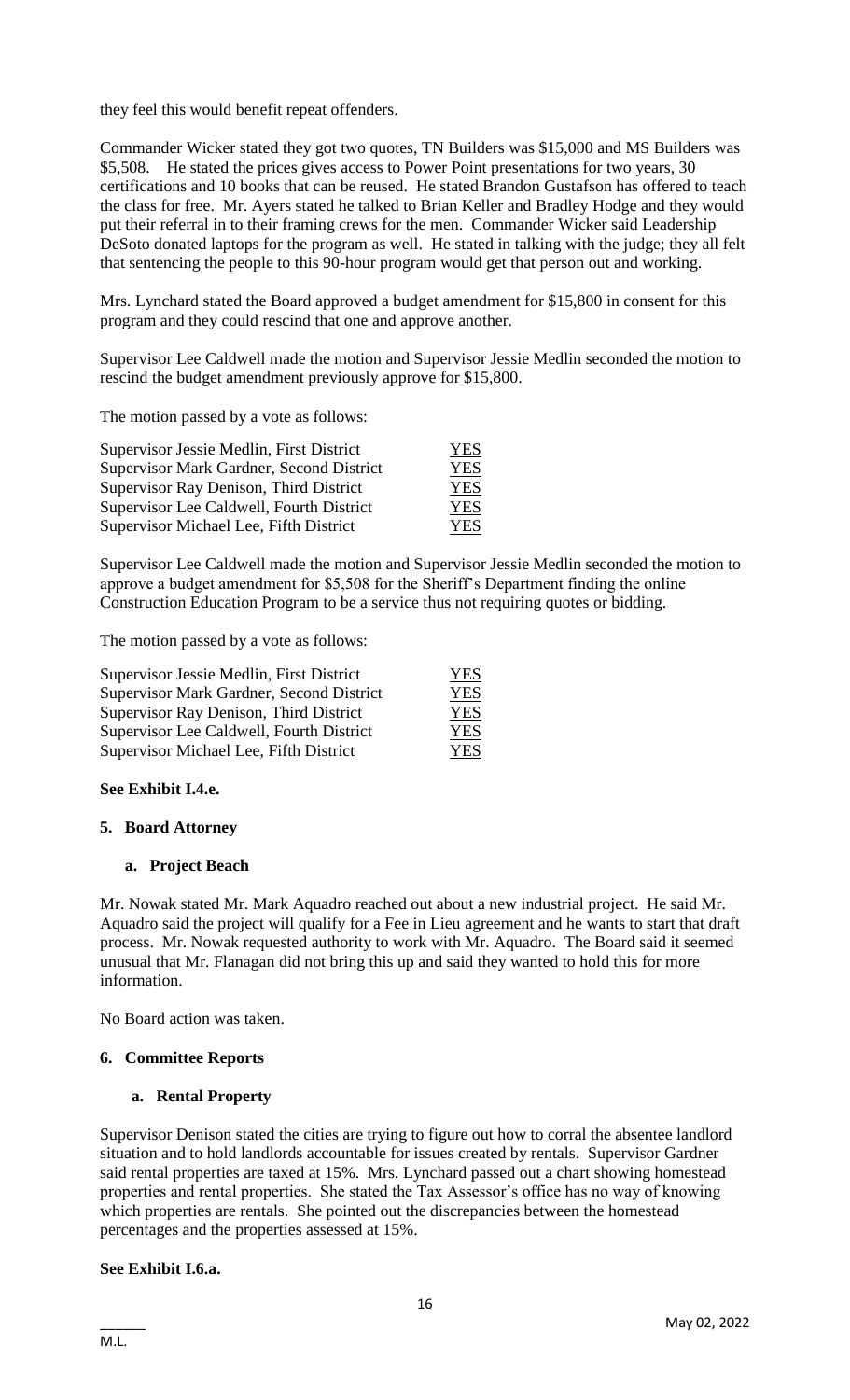# **b. Council of Governments (COG)**

Supervisor Gardner stated this was basically a Government Relations Committee meeting. He stated Lt. Gov. Hosemann said Horn Lake Creek Interceptor Sewer District got \$10 million. Supervisor Lee said that was a \$35 million project and asked what would happen with it. Mr. Nowak stated he thought it would be a project for the cities and the County would not be involved. Supervisor Denison said the County, Horn Lake and Southaven had pledged \$3 million each in hopes it would be matched by the State. Mrs. Lynchard stated the City of Jackson got \$25 million for their sewer project as did lots of other projects. She said the Lt. Gov. talked like there might be money in the future.

#### **c. Fire & EMA**

#### **1) Rural Fire Truck Application – Walls**

EMA Director Chris Olson stated Walls wants to apply for the Rural Fire Truck funding. He stated they are looking at a 2021 demo truck for \$555,885. He stated it is a Pierce Saber, 1500 gallon pump, with a 1,000 gallon tank to replace their 1997 model at their second station. Supervisor Denison asked what they would do with their old truck. Chief Olson said they will try to sell it; but it is probably worth around \$10,000.

Supervisor Ray Denison made the motion and Supervisor Lee Caldwell seconded the motion to authorize to apply for the Rural Fire Truck Grant to be used for Walls Fire Department.

The motion passed by a vote as follows:

| Supervisor Jessie Medlin, First District | <b>YES</b> |
|------------------------------------------|------------|
| Supervisor Mark Gardner, Second District | <b>YES</b> |
| Supervisor Ray Denison, Third District   | <b>YES</b> |
| Supervisor Lee Caldwell, Fourth District | <b>YES</b> |
| Supervisor Michael Lee, Fifth District   | <b>YES</b> |

#### **See Exhibit I.6.c.1.**

#### **2) Hazard Mitigation Plan**

Chief Olson stated this is a county plan they complete every five years to keep in compliance to apply for FEMA grants. He stated they have been working on it for about a year with MEMA and FEMA. Chief Olson stated the plan covers several counties and there is one specific for DeSoto County that cover what the County can do related to hazardous situations. He stated Mr. Nowak has looked at the resolution and it has been approved by FEMA.

Chief Olson said it is good that the County's grant for sirens is in place; and FEMA will award that grant as soon as the hazard mitigation plan is approved. He stated that will give the county 30 sirens in the unincorporated areas and 3 within city limits.

Supervisor Gardner asked if the County was transitioning from sirens to IPAWS. Chief Olson stated IPAWS is in place and utilizes cell phones towers. He said they also used the Sheriff's Department NIXEL system. Deputy Director Josh Harper stated there are plans to put a tower at Short Fork Farms at the new fire department.

Supervisor Lee Caldwell made the motion and Supervisor Jessie Medlin seconded the motion to approve the Hazard Mitigation Plan as presented and authorize the Board President to sign the resolution.

The motion passed by a vote as follows:

| Supervisor Jessie Medlin, First District | <b>YES</b> |
|------------------------------------------|------------|
| Supervisor Mark Gardner, Second District | <b>YES</b> |
| Supervisor Ray Denison, Third District   | <b>YES</b> |
| Supervisor Lee Caldwell, Fourth District | <b>YES</b> |
| Supervisor Michael Lee, Fifth District   | <b>YES</b> |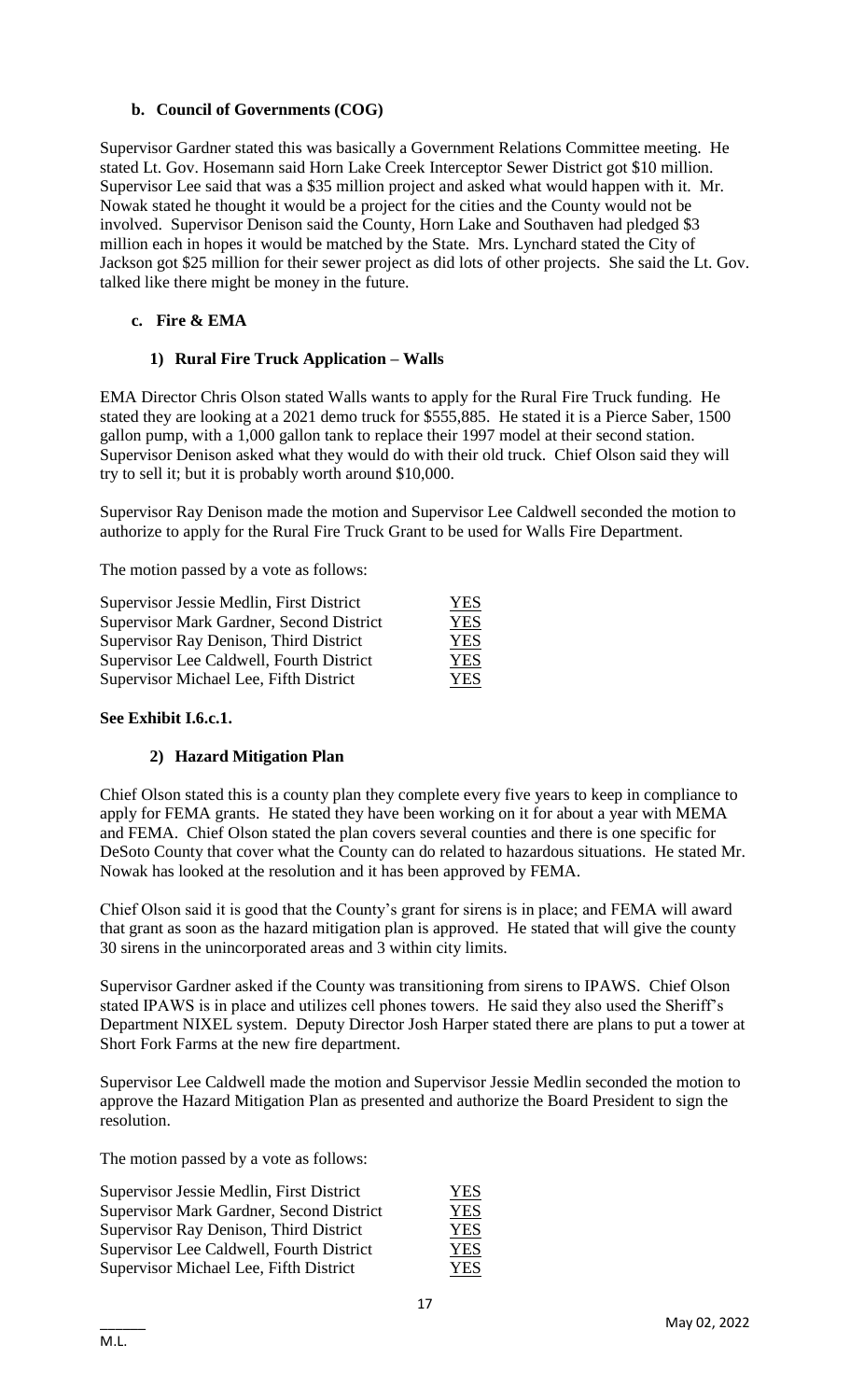# **See Exhibit I.6.c.2.**

#### **3) Debris Management Plan**

Deputy Director Harper stated this plan is a guide to reference and they used it after the tornadoes a few years ago. He stated that once the Board approves and signs the plan; they will send it to FEMA to approve. Deputy Director Harper stated the FEMA certification will allow the County to get an additional 2.5% on reimbursements.

Supervisor Lee asked if the County had received any money from the tornadoes. Deputy Director Harper said they are so backed up; there are some counties that are still waiting for payment from Hurricane Katrina.

Supervisor Denison asked what the County would be getting. Mr. Harper said \$2.3 to \$2.5 million. Chief Olson stated the County has preliminary approval; but it just takes time to process.

Supervisor Lee Caldwell made the motion and Supervisor Jessie Medlin seconded the motion to approve the Debris Management Plan and authorize the Board President to sign.

The motion passed by a vote as follows:

| Supervisor Jessie Medlin, First District | YES |
|------------------------------------------|-----|
| Supervisor Mark Gardner, Second District | YES |
| Supervisor Ray Denison, Third District   | YES |
| Supervisor Lee Caldwell, Fourth District | YES |
| Supervisor Michael Lee, Fifth District   | YES |

#### **See Exhibit I.6.c.3.**

#### **7. Chancery Special Master Appointment**

Mrs. Lynchard stated Judge Lynchard is looking at not reappointing the two current Special Masters; but combining those positions to appoint Adam Emerson. She stated Mr. Emerson is in PERS and the County would have to pay that on him. The Board agreed that was a good idea.

# **8. Earth Day Report**

Mrs. Lynn Ford reported that Earth Day was a great success and thanked the Board for their support. She said that the Entergy grant was \$1,000, so the money spent from the County was just over \$100 for the event.

28 Exhibitors Shredding - 4,000# Prescription drugs collected - 48.5# Animal Control - 11 adoptions - They took back an empty trailer!

Thank you to Sheriff's Department, Facilities, Road Department, Earth Day Committee

Thanks to departments that participated: Environmental Services, Road, Stormwater, Sheriff's Department, EMA

#### **9. Memorial Day Holiday – Monday May 30th**

Mrs. Lynchard stated, according to the State list of holidays, Memorial Day is the last Monday in May. No Board action was required.

# **See Exhibit I.9.**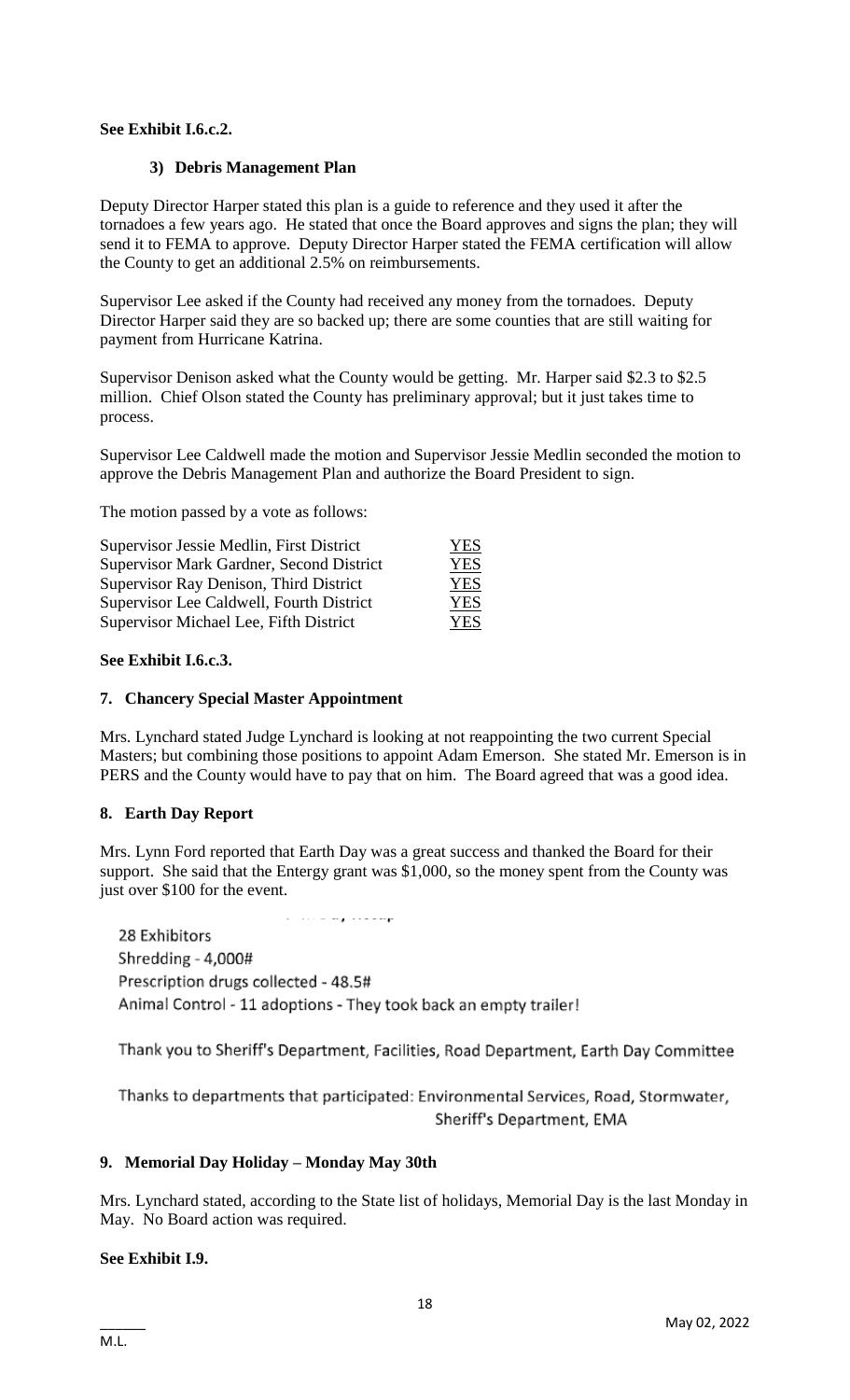# **10. Planning for FY23 Budget**

#### **a. Projects by Committees**

Mrs. Lynchard asked that all the Board's committees to be looking at what they want to do for next year. She stated that will be needed to determine funding. She also noted that there are ARPA funds that they need to figure out. Mrs. Lynchard expressed her concern that projects will start coming in over budget; and asked the Transportation Committee to reevaluate those projects and see where they are. She relayed the information that Mr. Zahner pointed out the estimate on the Ag Center is two years old and needs to be looked at.

#### **b. IIJA Grants**

Mrs. Lynchard said this could be extra money for projects and she handed out information showing different sources of funding. She asked the Board to let her know if anything peaked their interest. Mrs. Lynchard said she, Mr. Laughter and Ms. Garrett have met to look at funding for parks.

#### **c. Parks & Greenways**

Mrs. Lynchard stated Supervisor Denison and Supervisor Caldwell are on the Parks Committee and there is money that could be a possibility for an EOC. She said a location will have to be figured out to proceed with that.

#### **d. Litter Program**

Mrs. Lynchard stated they need to see if the litter program is meeting the Board's needs. She stated it was an excellent idea to combine Parks & Litter. She reminded the Board they had talked about adding another litter team. Mrs. Lynchard noted the Sheriff's Department has a crew on the road one day a week.

Supervisor Denison said he would like to have the County's designated people to be on the litter patrol and to have more than the current crew. He stated the trustee crews are not completely 100% on litter crews. Commander Wicker stated they are having a hard time finding trustees. He said they have suggested to the Justice Court Judges that they put people on trash detail rather than giving them jail time. Supervisor Gardner said that might work with Youth Court also.

Mr. Laughter stated there are two crews that use trustees; one for litter and one for parks. He stated the litter crew also monitors recycle dumpsters and Ewaste. Supervisor Denison said he would like to see the county develop a plan and see what needs to be done to address all the areas. Mr. Laughter stated there would need to be a 40-hour per week crew designated to pick up trash on the road only; and another crew to monitor the recycle dumpsters and Ewaste.

Supervisor Lee asked how many trailers the County had. Mr. Laughter stated the County has 3 and the Sheriff's Department has one.

#### **e. Region IV**

Mrs. Lynchard stated that Jason Rainey from Region IV said they have until July  $1<sup>st</sup>$  to vacate their facility in Batesville and they need to know something definite about the building in Southaven. She stated she told them the Board wanted the facility in DeSoto County; but they cannot provide it at this time. Mrs. Lynchard said she would meet with Mr. Rainey and bring some details back to the Board. Supervisor Medlin suggested they might need to leave the Tax Collector's office where it is and let Region IV have the rest of the building.

# **11. Justice Court Cost Estimates for Additional Requests**

Mrs. Lynchard handed out the cost estimates as follows: Surface top in courtroom - \$7,000 Outlets \$1,600 Gate between witness stand and judge \$4,808 Locks on cash drawers – fairly inexpensive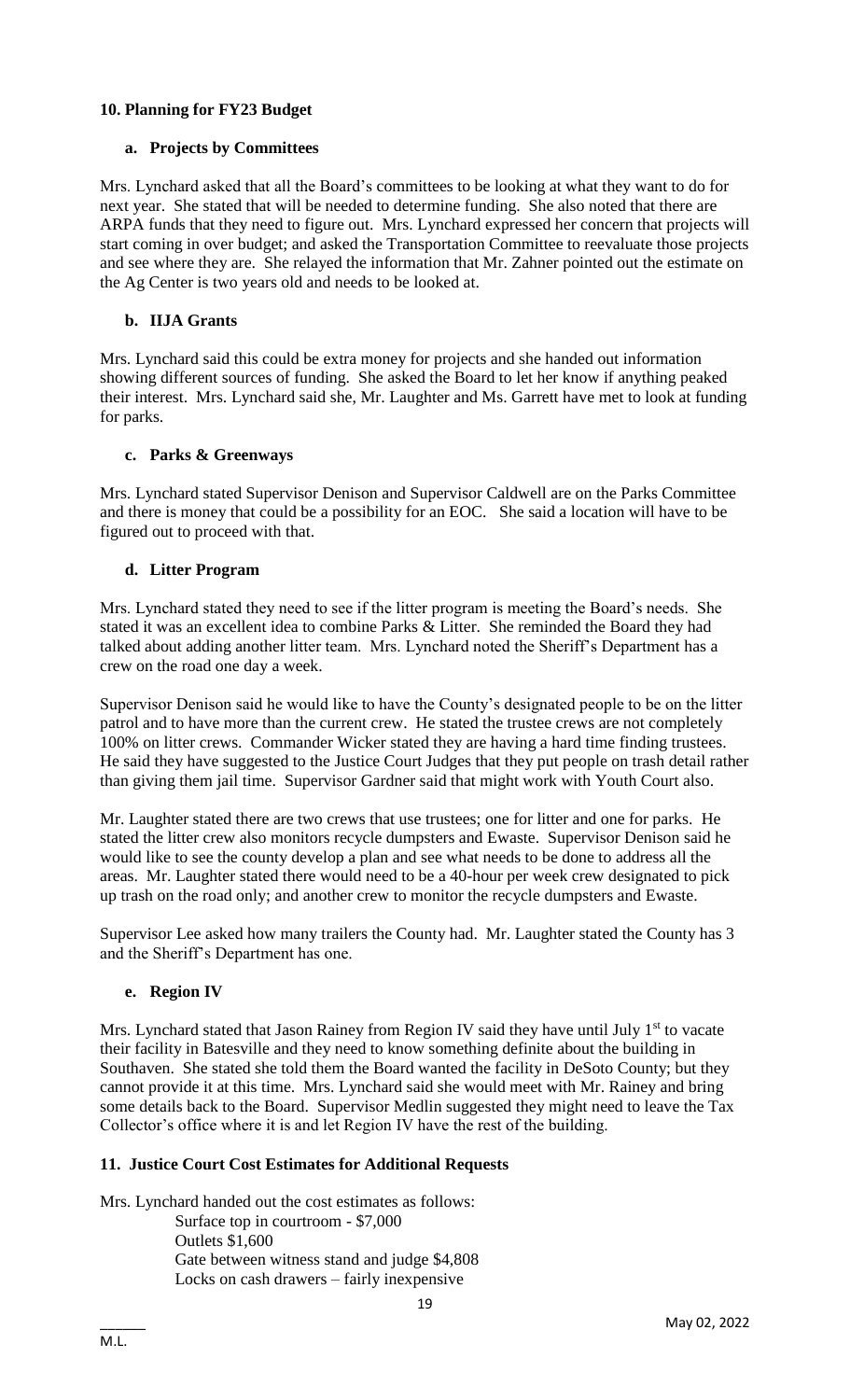Data Jacks under windows that do not have one \$4,900 Holes for wiring for debit card machines \$88 Concrete demo patch for floor outlets Electrical  $&$  outside gate – over \$40,000

Supervisor Gardner asked if the gate was a security issue. Mrs. Lynchard said she felt they could put up a sign for employees only; but Major Henley said it was for security. Chief Smith agreed with Major Henley. Mrs. Lynchard said she will look at prices and bring them back to the Board.

# **See Exhibit I.11.**

# **12. Interlocal Agreements with Outside Agencies**

Mrs. Lynchard stated they need to update the interlocal with First Regional Library as the original one is dated 1969. Supervisor Caldwell said this could be done at budget time.

Supervisor Lee Caldwell made the motion and Supervisor Mark Gardner seconded the motion to table this matter until budget time.

The motion passed by a vote as follows:

| Supervisor Jessie Medlin, First District        | <b>YES</b> |
|-------------------------------------------------|------------|
| <b>Supervisor Mark Gardner, Second District</b> | <b>YES</b> |
| Supervisor Ray Denison, Third District          | <b>YES</b> |
| Supervisor Lee Caldwell, Fourth District        | <b>YES</b> |
| Supervisor Michael Lee, Fifth District          | YES        |

# **13. LPA Designees**

Mrs. Lynchard stated that Scott Young and Austin Cardosi were the certified designees. Mr. Laughter stated he was certified and his certification ran out recently. She stated Mr. Jarman is in the process of trying to get a temporary certificate for Jason Youngblood.

# **14. Report from Washington Trip**

Supervisor Caldwell said they had a successful trip. She stated there was a lot of interest in the Arkabutla Lake flowage easement issue and the delegation is evaluating and looking at that. She stated in the past the Delta Council was opposed to anything to do with changing anything about the Corps of Engineers or Arkabutla Lake; so there might be some push back from them. She said Senator Hyde-Smith and Senator Wicker were very interested. Supervisor Caldwell said the senators understand the quandary citizens are in and they are taking the matter to the Corps of Engineers. She stated changing anything will require some legislation.

Supervisor Caldwell said they talked about \$5 million for a study being completed on Hwy 51 to begin with infrastructure and preliminary engineering.

Supervisor Caldwell asked the Board to write a letter to MDOT requesting an interchange access request (IAR) for the Star Landing interchange on I-55. She stated they will have to have approval as the IAR on Star Landing expired in 2017.

Supervisor Caldwell said they brought up the Agri Ed complex and funding for the entrance as well as Hwy 305 and other avenue of funding for that. Supervisor Medlin said Mayor Adams has informed him that Mr. Swims has been meeting with MDOT about 305 and asked him to come to a meeting. He said he thought maybe he and Supervisor Caldwell could go to that. Supervisor Caldwell said they have to get it designated as a trade route and create a 305 Corridor Coalition and get some companies to join in.

Supervisor Denison said the Corps added some verbiage to ask for funding and for the county to have a locally preferred plan and more jurisdiction over what has to be done. He said he and Supervisor Caldwell also emphasized the eco restoration plan rather that the flood wall.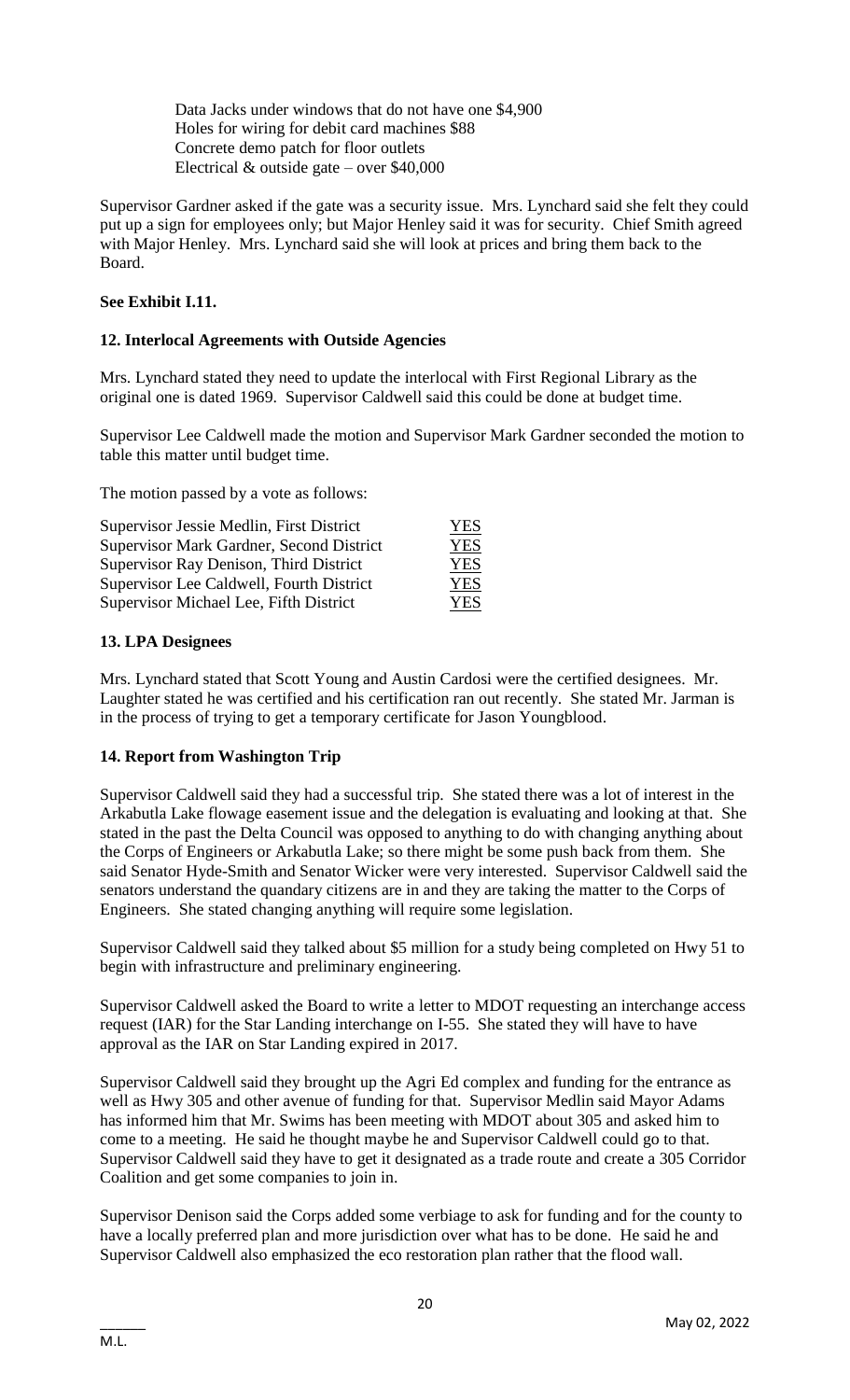Supervisor Mark Gardner made the motion and Supervisor Lee Caldwell seconded the motion to write a letter to MDOT requesting an Interchange Access Request for the Star Landing interchange at I-55.

The motion passed by a vote as follows:

| Supervisor Jessie Medlin, First District | <b>YES</b> |
|------------------------------------------|------------|
| Supervisor Mark Gardner, Second District | <b>YES</b> |
| Supervisor Ray Denison, Third District   | <b>YES</b> |
| Supervisor Lee Caldwell, Fourth District | <b>YES</b> |
| Supervisor Michael Lee, Fifth District   | <b>YES</b> |

# **15. County Administrator Travel**

Mrs. Lynchard requested permission to not attend the County Administrator's meeting this week. She stated she will get the information they pass out. The Board agreed.

# **16. Continuing Disclosure Report**

Mrs. Freeze stated they have to complete the continuing disclosure report annually and report it to the state to keep in compliance.

Supervisor Jessie Medlin made the motion and Supervisor Lee Caldwell seconded the motion to spread the Continuing Disclosure Report on the minutes, and authorize the clerk to pay the Butler Snow invoice related to the disclosure reporting.

The motion passed by a vote as follows:

| Supervisor Jessie Medlin, First District        | <b>YES</b> |
|-------------------------------------------------|------------|
| <b>Supervisor Mark Gardner, Second District</b> | <b>YES</b> |
| Supervisor Ray Denison, Third District          | <b>YES</b> |
| Supervisor Lee Caldwell, Fourth District        | <b>YES</b> |
| Supervisor Michael Lee, Fifth District          | <b>YES</b> |

# **See Exhibit I.16.**

# **17. River Grove Subdivision – Sidewalks**

The Board discussed River Grove and other subdivisions that do not have complete sidewalks. There was discussion on whose responsibility it is to inspect and be sure the sidewalks are in when the driveway goes in. Mr. Jarman and Mr. Hopkins said they will get together and decide who will be doing the sign off and the Road Department will do them in the interim.

# **18. RFQ for Broadband**

Mrs. Lynchard stated the RFQ opens tomorrow at 10 a.m. and they have received one submission to date. Supervisor Caldwell asked if they had to wait until the next meeting to award. Mrs. Lynchard said they do have to wait until the Board votes to award.

# **19. Ag Center**

Supervisor Caldwell said the committee needs to meet to update expenses and look at operations. She stated they need to meet with Todd Mastry and Jason to get the costs of the Mid-South Fair. She said they also need to talk about the entrance off Hwy 51 and include Mr. Laughter to talk about the closing of the lagoon.

#### **20. Gas Prices**

Supervisor Gardner stated that Mrs. Freeze gave a report on gas and diesel for the Road Department and the Sheriff's Department. He noted that the report showed the Sheriff's Department is at 71% and Fleet is at 70%. Mr. Jarman stated they are out of money in the budget for diesel and they are amending as they go. Supervisor Gardner said diesel is at 102%.